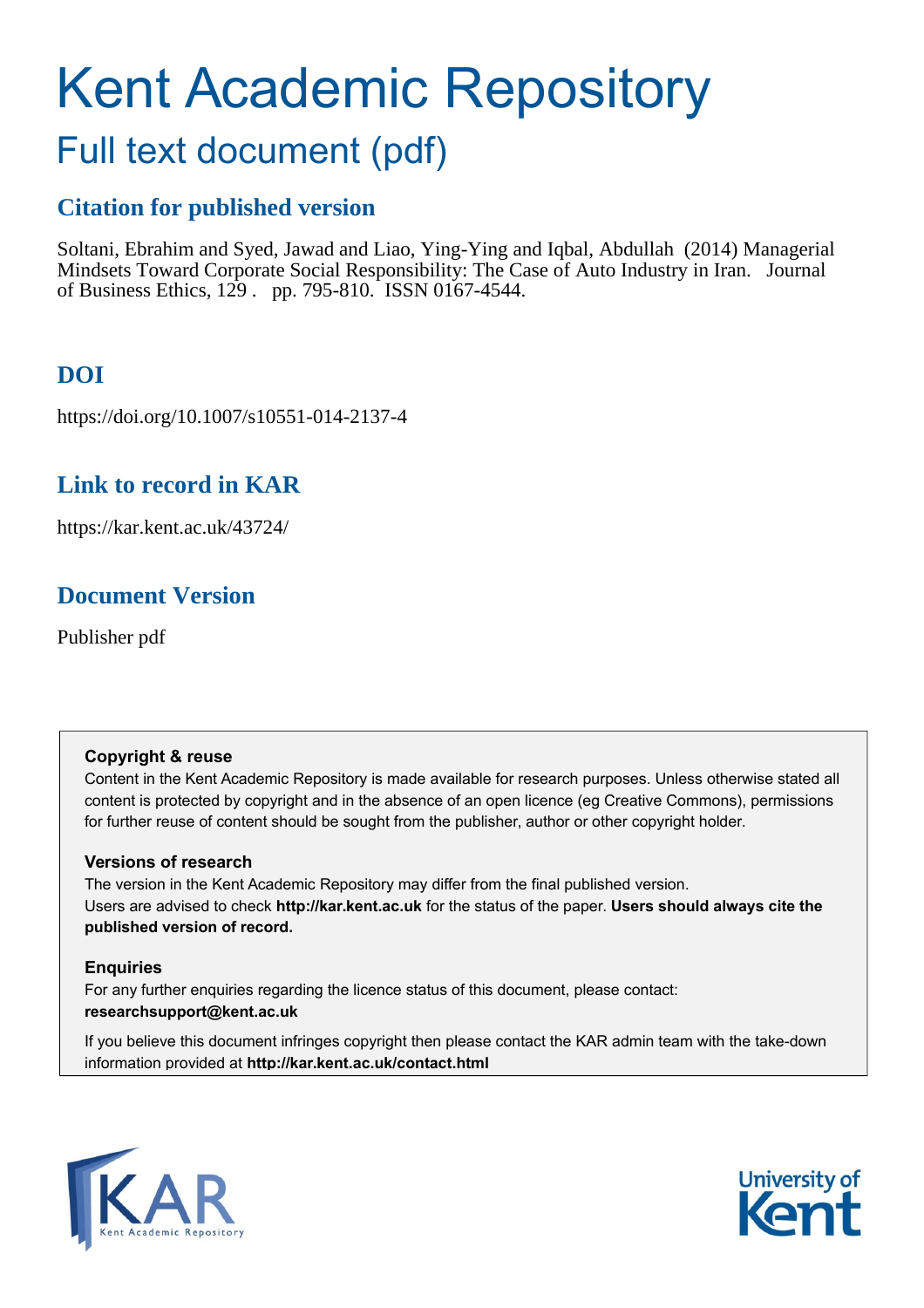

### Managerial Mindsets Toward Corporate Social Responsibility: The Case of Auto Industry in Iran

Ebrahim Soltani • Jawad Syed • Ying-Ying Liao • Abdullah Iqbal

Received: 1 August 2012 / Accepted: 1 June 2013 / Published online: 17 April 2014 - Springer Science+Business Media Dordrecht 2014

Abstract Despite a plethora of empirical evidence on the potential role of senior management in the success of corporate social responsibility (CSR) in Western-dominated organizational contexts, little attempt has been made to document the various managerial mindsets toward CSR in organizations in Muslim-dominated countries in the Middle East region. To address this existing lacuna of theoretical and empirical research in CSR management, this paper offers a qualitative case study of CSR in three manufacturing firms operating in Iran's auto industry. Based on an inductive analysis of the qualitative data, three types of managerial mindset toward CSR are identified: conformist, self-seeker, and satisfier. While it is evident that these different mindsets of Iranian managers seek to serve managerial ends and short-term self-interests, they fall short of core values of Islamic ethics and CSR.

Keywords Corporate social responsibility · Iran · Islamic business ethics - Managerial mindset

E. Soltani  $(\boxtimes)$ School of Business & Quality Management, HBMSU, P.O. Box 71400, Dubai Academic City, Dubai, UAE e-mail: e.soltani@hbmeu.ac.ae

J. Syed

University of Huddersfield Business School, Huddersfield, West Yorkshire, UK e-mail: j.syed@kent.ac.uk

#### Y.-Y. Liao

Department of Business, Economics and Management, Xi'an Jiaotong-Liverpool University, Suzhou, Jiangsu, China e-mail: yingying.liao@xjtlu.edu.cn

#### A. Iqbal

Kent Business School, University of Kent, Kent, UK e-mail: A.Iqbal@kent.ac.uk

#### Introduction

There is a burgeoning theoretical and empirical literature on the adoption and implementation of corporate social responsibility (CSR) in ''advanced industrialized nations'' in the West, as well as in ''emerging market economies'' (CIA 2013; Carroll 1999; Chambers et al. 2003; Matten and Moon 2008; Fukukawa and Teramoto 2009; Jamali 2007; Cheung et al. 2010; Yin and Zhang 2012; Khan et al. 2013). Financial benefits such as profit maximization and non-financial benefits such as talent management (Bhattacharya et al. 2008), risk aversion (Kytle and Singh 2005), and brand differentiation (Paluszek 2005) have been frequently cited as incentives for managers to be socially responsible (see Waldman et al. 2004). Although these studies have made significant contributions toward conceptualization of CSR, there remains a need for a critical analysis of the national and industry contexts that influence managerial attitudes toward CSR.

With regards to the potential role of senior management in the CSR practice, Waldman et al. (2004, p. 4) note that the existing perspectives and models of CSR ''do not take into account the personal attributes or qualities of senior managers which may also affect the extent to which firms engage in CSR'' (see also Maak and Pless 2009). In particular, there is a dearth of research on organizational and managerial perspectives of CSR in non-Western organizational contexts (see Metcalfe and Syed 2012). This dearth is also found in the Muslim-dominated Middle East region where CSR is generally regarded as a common ethical message for personal, social, and business conduct (Dusuki 2008; Williams and Zinkin 2010; Syed 2009; Beekun and Badawi 2005; Metcalfe and Rees 2010). That is, businesses and individuals are expected to commit themselves to their contractual obligations and lead a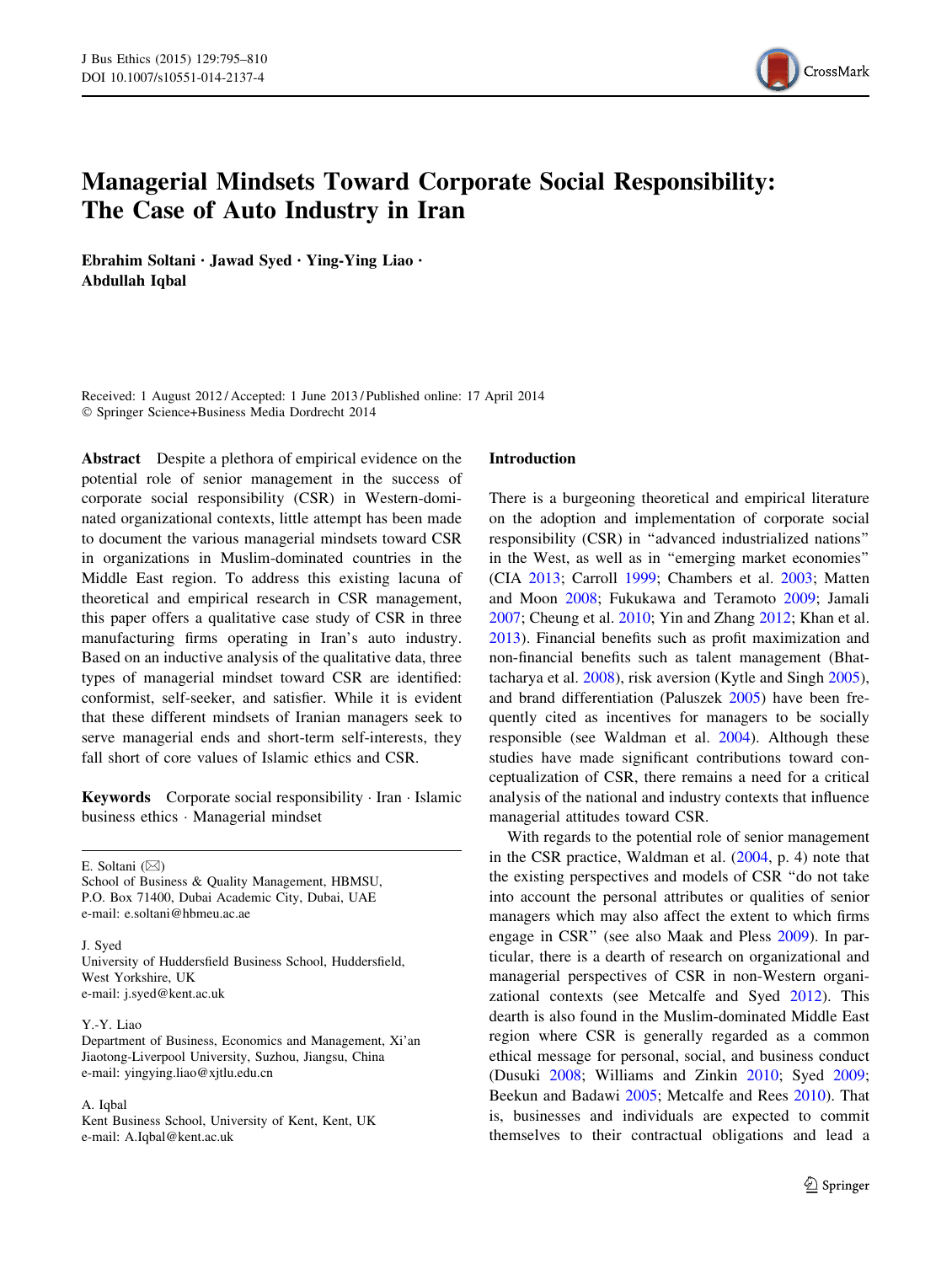virtuous life in accordance with the Islamic Shariah (referred to as the kernel of Islamic law and the epitome of Islamic thought) (Dusuki 2008; Dusuki and Bouheraoua 2011).

Given a shortage of studies of CSR management in the Middle East and the prime importance of Islamic values in everyday life, empirical evaluations are needed to explore ''Islamic business ethics and leadership'' (see Metcalfe and Syed 2012) and delineate managerial mindsets toward CSR (see Waldman et al. 2004, p. 4). The present study is designed to advance theoretical and empirical debate on CSR management by illustrating the various managerial mindsets of Iran's (the second largest country in the Middle East) auto industry—the country's biggest non-oil industry which is the largest in the Middle East and 12th largest worldwide (Samani et al. 2011).

For the purposes of this paper, the term managerial mindset refers to a manager's mental attitude that influences her or his responses to and interpretations of a firm's responsibility for its actions and the resulting implications for wider stakeholders (see Wood 1991; Freeman 1984; The Free Dictionary 2013a, b). The term managerial leadership connotes ''a process of influencing others to understand and agree about what needs to be done and how to do it, and the process of facilitating individual and collective efforts to accomplish shared objectives'' (Yukl 2012, p. 8). As such, CSR is used as an umbrella term to refer to a corporation's built-in, self-regulating ethical standards, policies, and practices that reflect its responsibility for wider societal good (Freeman 1984; Moon et al. 2005; Crane et al. 2008). By the Middle East region, we refer to ''the lands around the southern and eastern shores of the Mediterranean Sea, extending from Morocco to the Arabian Peninsula and Iran'' (Encyclopedia Britannica 2013, para. 1).

The paper is structured as follows. First, we present a literature review of the role of management in CSR practices. We then explain our methodological approach in terms of the research site, data collection and analysis, and the propositions emerging from the within-case and crosscase analyses. The final section offers conclusions and also identifies some implications for future research.

#### Managing CSR Practices: The Role of Management in the Realization of its Potential

Previous research indicates that the potential of CSR to create organizational legitimacy and serve public interest depends, in the main, on the managerial discretion (Ackerman 1975; Sheth and Babiak 2010; Wood 1991). The significance of managerial discretion is particularly highlighted in the work of Ackerman (1975). According to Ackerman, managerial discretion is the essence of CSR.

The emphasis here is not so much philanthropy or community involvement but on ''the discretion extant in the total realm of managerial actions and choices'' (Wood 1991, p. 699; see Storey 1992, p. 29). However, the managerial discretion aspect of CSR—originally envisaged by Ackerman—has not been sufficiently investigated. A review of this vital issue constitutes the focus of the remainder of the literature review section.

The literature on CSR has centered on management orientation and mindset as the main driving force in directing an organization toward socially responsible goals (Swanson 2008). Since 1950s, scholars have offered a variety of models and perspectives to explain the rationale behind a manager's discretion to be attentive to the society's unspoken expectations of the firm or a firm's explicit responsibility toward society (see Chase et al. 1950; Bowen 1953). The literature suggests that a dominant managerial approach to CSR has been to pursue CSR instrumentally. The mixed instrumental-strategic approach to CSR chronicled by Friedman (1970), Freeman (1984), Wright and Ferris (1997), Russo and Fouts (1997), and McWilliams and Siegel (2001) makes explicit a set of assumptions which act as guiding parameters for managerial orientation toward CSR. Derived from several organisational theories such as agency theory (Rees 1985; Eisenhardt 1989), resource-based view (Penrose 1959), and theory of the firm (Kantarelis 2007), the instrumental use of CSR by managers is attributed to several factors, inter alia, the fulfillment of individual interests, profit maximization, meeting the needs, and requirements of various stakeholder groups—to name but a few (see Waldman et al. 2004).

Another strand in the literature on CSR management is the justification and analysis of the potential impact of managerial values and attitudes toward CSR (see Hay and Gray 1974; Hemingway 2005; Williams and Aguilera 2007, pp. 460–464). Some common themes emerge in this literature. A consistent theme is the existence of a linear correlation between the adopted managerial values and attitudes and firm-level CSR outcomes. For example, Williams and Aguilera's (2007) thorough review of cross-cultural studies of managerial values and attitudes toward CSR shows that managers act differently and adopt various values and attitudes toward CSR for a number of reasons, namely, the national cultural norms of work (Hofstede 2001; Schwartz 1994; Triandis 1995), organisational culture (O'Reilly and Chatman 1996; Schein 1992; Vitell and Paolillo 2004), and profession (Sirmon and Lane 2004). One important conclusion of Williams and Aguilera's review (2007, pp. 461–463) is that managerial values and attitudes toward CSR vary across countries and that forces such as hyper (fundamental principles) and local norms, social institutional constraints, and the level of industrialisation could trigger differences in managerial attitudes toward CSR (e.g., Donaldson and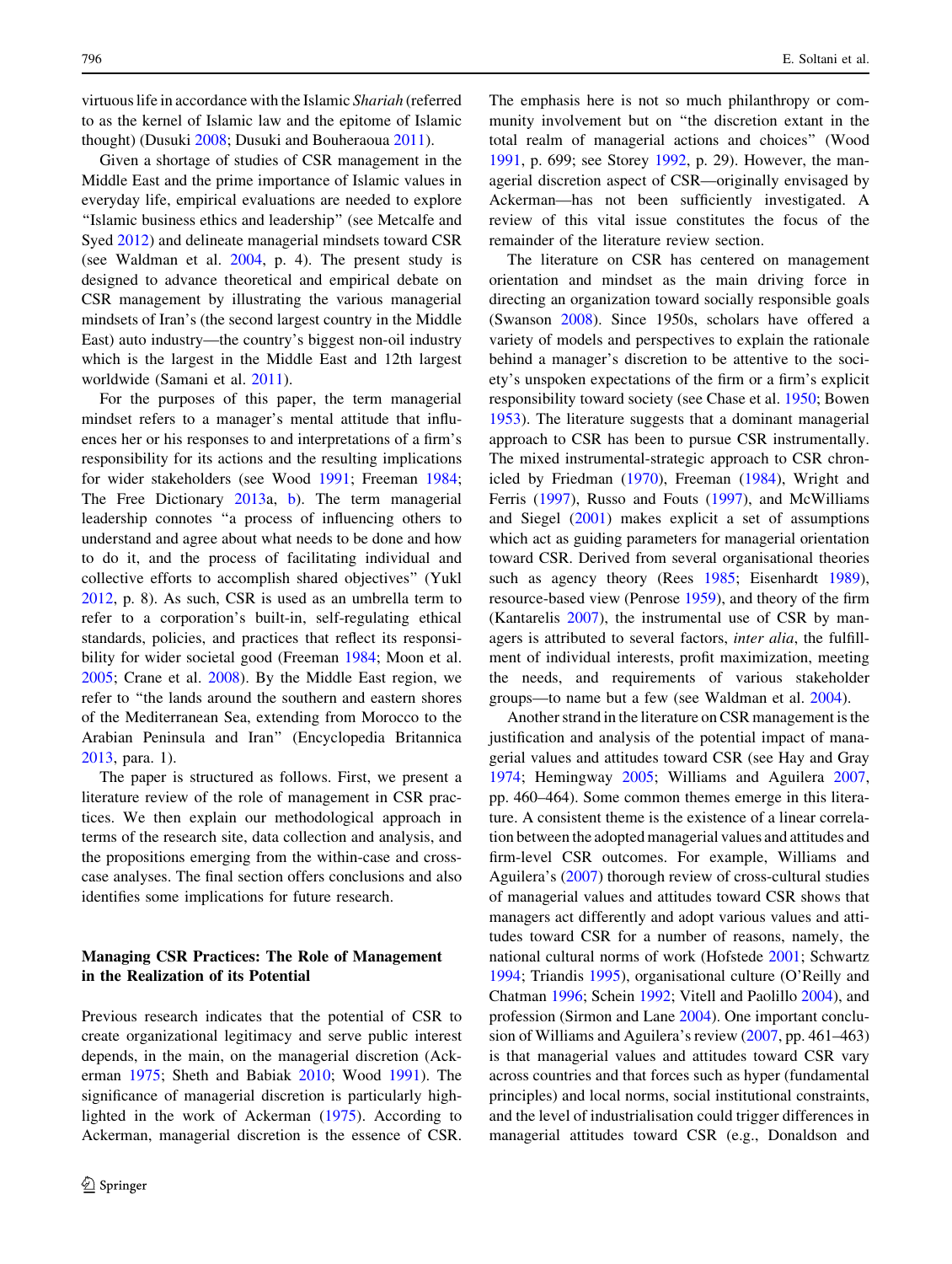Dunfee 1999; Spicer et al. 2004; Cullen et al. 2004; Waldman et al. 2006; Egri et al. 2006; for a review see Williams and Aguilera 2007, pp. 460–465).

While the aforementioned studies led the way with their hypothesized connection between managerial attitudes and performance impact of CSR activities at organisational and country-level of analysis, other scholars (Quazi 1997; Quazi and O'Brien 2000; Bansal and Roth 2000) have found the so-called causal linkage between CSR managerial attitudes and firm-level CSR outcomes to be fraught with immense difficulty not least because of the vast range of confounding forces and variables (Storey 1992, p. 40). Proponents of this view lay stress on the mindsets of individual managers and organisational values (regardless of the country or regional, institutional and cultural context) as strong predictors of managerial CSR decision making (Williams and Aguilera 2007).

While these studies—albeit with mixed and contrasting findings—have made substantial contributions to the fields of CSR and business ethics, they can be criticized on two accounts. First, existing conceptualisations of CSR management do not seem to document the various managerial mindsets which could bring about different firm-level CSR outcomes. While our concern in this paper is not to assess the efficacy of CSR activities and evaluate their firm-level outcomes, we argue that the the existing CSR literature could be enriched by an elucidation of managerial CSR attitudes. Second, the methodological focus of current CSR research is not only dominated by quantitative methods but also the focus of such empirical inquiry represents the dominant Western values—thereby devoid of critical analysis of CSR management in non-Western organisational contexts. There is, in particular, a shortage of studies of CSR with a focus on Muslim-dominated countries, including but not limited to the Middle East region. Despite some recent attempts to explore CSR in developing countries and emerging economies (e.g., Khan et al. 2013; Fukukawa and Teramoto 2009; Jamali and Sidani 2012; Visser 2011), the Middle Eastern countries have received limited attention from CSR scholars. Indeed, the existing CSR research in the Middle East weighs heavily toward the adoption of the Western-led CSR interventions (see Jamali and Mirshak 2007; Jamali and Neville 2011), with insufficient theoretical and empirical scrutiny of local managerial mindsets toward CSR. This paper makes an attempt to address this imbalance by exploring the various managerial mindsets toward CSR based on a qualitative study of the auto industry in Iran.

#### Methodology

To achieve our research aim of identifying the various managerial mindsets toward CSR, a qualitative case study

approach was adopted. The approach was chosen in view of the lack of plausible theory and empirical evidence regarding the nature of managerial mindsets toward CSR. The approach is also appropriate in view of the multidisciplinary nature of the field of managerial leadership. That is, the study of managerial leadership is a ''contextdependent'' phenomenon, which necessitates the use of qualitative case study to produce thick and rich descriptions of the ''context'' or provide, as Guba and Lincoln (1994, p. 106) suggest, ''contextual information'' (see also Eisenhardt 1989; Waldman et al. 1998; Yin 2003).

#### Research Site

The empirical study was conducted in auto industry in the Islamic Republic of Iran. As the most populous country of the Middle East (with a population of over 78 million), and one of the largest economies in the region, Iran has a long history of political sovereignty than virtually any other modern Muslim state (Wright 2010, 2012). Since its Islamic revolution (perceived as one of the three major transformative events in the Middle East in the twentieth century), Islam has been a dominant religious force and indeed, a center of governance with profound effect on Iran's societal and cultural fabric (Eshghipour 2013). The Islamic dominance in Iran has paved the way for Muslim clerics to serve as the ''architects'' to translate and inject the fundamental notions and the core values of Islam into modern twentieth century Iran (see Amuzegar 1991).

While Shia Muslims constitute 38 % of Muslims in the Middle East and 10–15 % of the worldwide Muslim community, they constitute a dominant majority in Iran (Mehler 2008). Approximately 89 % of Iranians are Shia and some 9 % are Sunni. The Shia and the Sunni branches of Islam share the five fundamental Islamic beliefs which are obligatory and form the foundation of Muslim life. These beliefs which are also called the five pillars of Islam are as follows: Shahada (the declaration of faith and trust), Salat (prayer), Zakat (alms-giving), Sawm (fasting), and Hajj (pilgrimage to Mecca). However, the rift between the two branches of Islam lies in their interpretation of the rightful succession of leadership after the death of the Prophet Muhammad. While in Sunni Islam a believer's relationship with God is assumed to be direct and clerics only act as guides and advisors on religious affairs, in Shia Islam, the descendants of the Prophet and on their behalf religious clerics are perceived as empowered to interpret God's word for the faithful (Wright 2012; Time Magazine 2007; Farah 1994; Momen 1985; Javidan and Dastmalchian 2003). Such fundamental differences between the two branches of Islam regarding the role of leadership not only highlight the fact that Shia clerics are possessed with an influential authority in telling a believer what is right or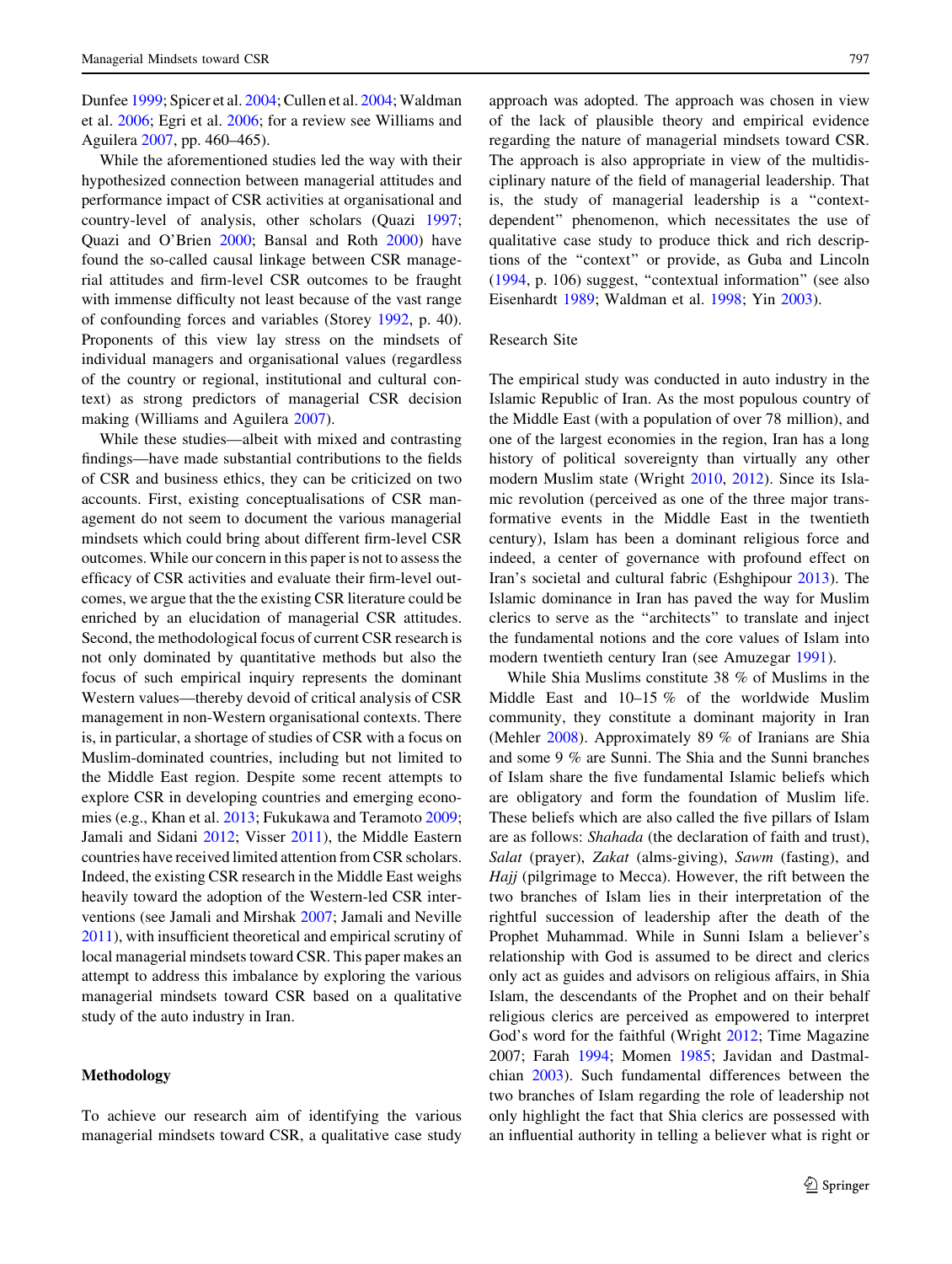wrong, but also raise the question of how far the Iranian managers genuinely believe in the moral and ethical bases of leadership from an Islamic perspective.

The commonly found managerial and cultural attributes in Iran, without any claim to generalization, may be explained through Hofstede (2001) 5-D cultural model. High power distance of Iranian managers is attributed to their autocratic leadership style and their top-down directive approach. The highly individualist culture lays stress on individual as the most important unit with regard to their self-orientation, "I" mentality, individual achievement and a dominant guilt culture. High preference for uncertainty avoidance not only advocates rigid codes of belief and behavior but more importantly is intolerant of unorthodox behavior and ideas. Despite such desire for uncertainty avoidance, research evidence indicates a lack of rule orientation of Iranian businesses, largely due to unclear and often changing rules. The GLOBE study of cross-cultural values has indicated the prevalence of patriarchy in Iran and more importantly the lack of future-oriented behaviors by Iranian managers (see House et al. 2004; Javidan and Carl 2004; Javidan and Dastmalchian 1998, 2003).

Owing to world's third largest petroleum reserves (after Saudi Arabia and Canada), second largest gas reserves (after Russia), and second largest population in the region (after Egypt), Iran has the second largest economy in the Middle East and North Africa (MENA) region (Ilias 2009). The country's economy is largely state owned and dominated by oil and gas production. Despite young and educated population and abundant natural resources, Iran's economy faces a number of crippling challenges at two fronts: internal and external. Examples of the micro-and macro-level internal challenges include: high unemployment and poverty levels, economic mismanagement and inefficiency, government's dependence on oil revenues, and vulnerability to oil price fluctuation. At the core of the external challenge is the U.S. led sanction on Iran since Iran's 1979 Islamic revolution. The US-led sanctions have not only brought difficulties to Iran's oil-dominated economy but also caused catastrophic humanitarian consequences for ordinary citizens (Ilias 2009; Amuzegar 1997; Katzman 2013). This political context has led to Islam versus West polarization in at least some sections of the Iranian society.

To empirically investigate Iranian managers' mindsets toward CSR, the automotive industry was chosen as the primary focus of the present study. The reasons for choosing the automotive industry lies in several important factors, inter alia, contribution to over 10 % of Iran's GDP, the second most active and fast-growing industry (after oil and gas industry), the Middle East largest automobile producer and consumer, and the 12th biggest automaker in the world (see Recknagel 2013; Dubowitz 2013). The

Table 1 An overview of the sample cases

|                                                            | Automotive1                                                                                                                  | Automotive2                                                                            | Automotive3                                                                                                        |  |
|------------------------------------------------------------|------------------------------------------------------------------------------------------------------------------------------|----------------------------------------------------------------------------------------|--------------------------------------------------------------------------------------------------------------------|--|
| Year<br>established                                        | 1960s                                                                                                                        | 1960s                                                                                  | 1960s                                                                                                              |  |
| Scope of<br>operations                                     | Domestic and<br>global <sup>a</sup> /<br>worldwide                                                                           | Domestic and<br>regional <sup>b</sup>                                                  | Domestic and<br>global                                                                                             |  |
| Main product<br>portfolio                                  | Passenger car,<br>truck, bus,<br>minibus                                                                                     | Truck, trailer,<br>truck bodies<br>and parts                                           | Tractor/<br>agricultural<br>machinery                                                                              |  |
| Ownership                                                  | Private sector                                                                                                               | Private sector                                                                         | Public sector                                                                                                      |  |
| Organizational<br>size (no. of<br>employees)               | >2,300                                                                                                                       | >1,900                                                                                 | >1,350                                                                                                             |  |
| Scope of<br>partnership                                    | Asia and<br>Europe                                                                                                           | Asia and<br>Europe                                                                     | Canada/USA.<br>Eastern<br>Europe                                                                                   |  |
| Foreign<br>partner(s)                                      | Peugeot<br>(France),<br>Suzuki<br>(Japan),<br>Renault<br>(France),<br>Sedan<br>(China)                                       | Foton (China),<br>Volvo<br>(Germany),<br>Renault<br>(France)                           | Canada<br>(Massy<br>Ferguson),<br>Romania,<br>AGCO<br>(Middle East<br>Center)                                      |  |
| Foreign-site                                               | Yes (e.g., Latin<br>America)                                                                                                 | Yes $(e.g.,$<br>Africa)                                                                | Yes $(e.g.,$<br>Latin<br>America,<br>Africa,<br>middle East)                                                       |  |
| The nature and<br>frequency of<br><b>CSR</b><br>activities | A dominant<br>tradition of<br>philanthropy<br>on a regular<br>annual basis;<br>Partnership<br>with<br>government<br>agencies | Corporate<br>philanthropy;<br>Employee<br>volunteering;<br>Working with<br><b>NGOs</b> | Philanthropic<br>measures on<br>an needed<br>basis;<br>Voluntary<br>community<br>services on<br>an ad hoc<br>basis |  |

Regional market refers to the Middle East, Central Eurasia (Southern and Western Asia) and North Africa territories

<sup>b</sup> Global market extends beyond the regional market and is also inclusive of international auto market

industry's sheer size and importance puts the onus on its senior management and policy makers to look beyond ''the fulfillment of core profit-making responsibility'' (Matten and Moon 2008, p. 405).

Given the familiarity and experience of the lead author with the research context, we asked several senior managers and auto industry consultants to assist us with selecting several cases based on three criteria. First, the case had to operate in a global industry—as opposed to merely competing in the national market (see Makhija et al. 1997; Porter 1986). Second, it had to be actively involved in and continuously strive to lead in the adoption of CSR interventions. Finally, it had to have a dedicated functional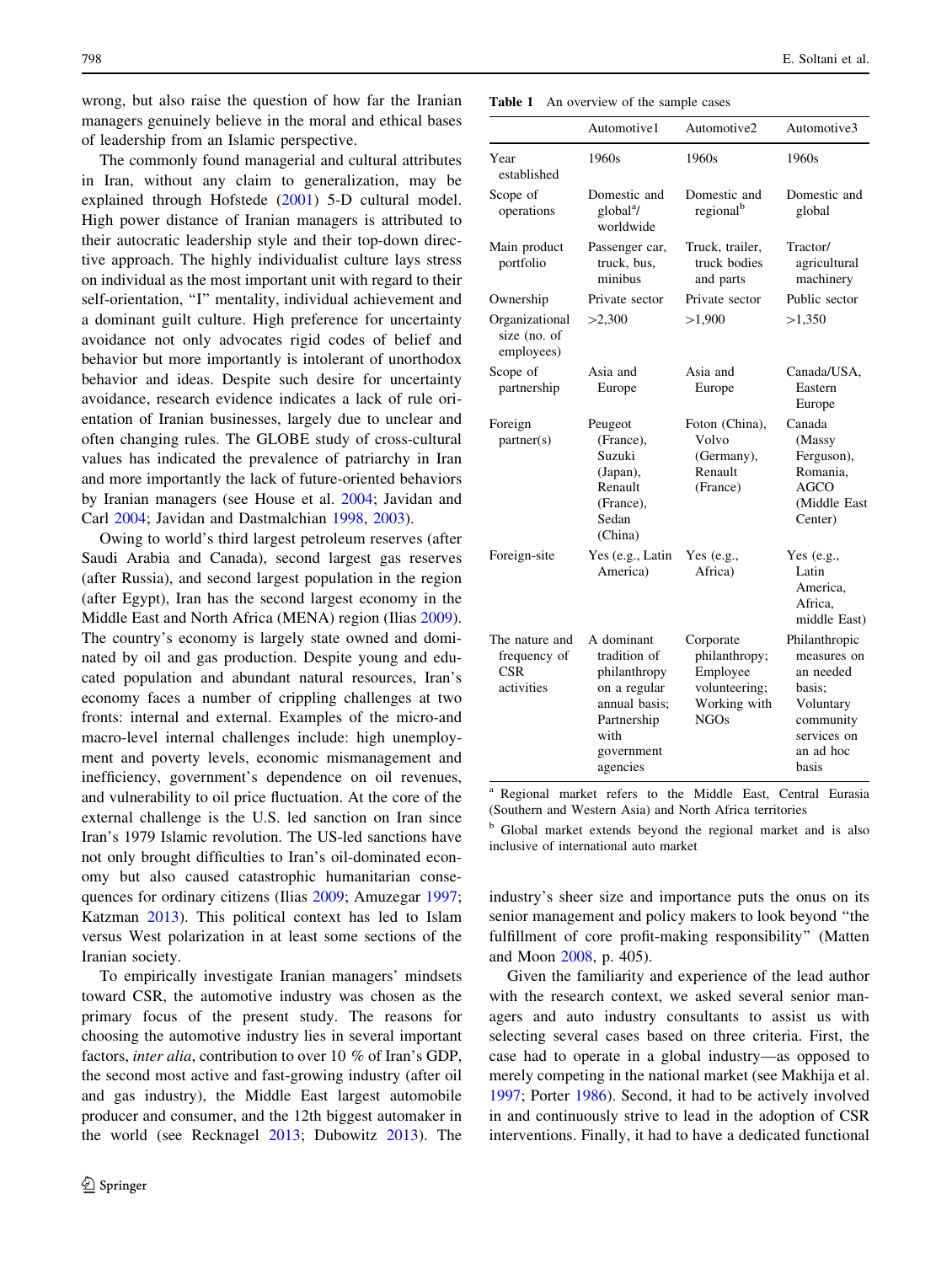unit which monitors delivering objective and tangible solutions to the existing and new environmental and social challenges.

In light of these selection measures, we gained access to nine firms—of which only three (referred to in this research paper under the pseudonym of Automaker 1, Automaker 2, and Automaker 3) fully met the selection criteria. The selection of these three auto firms as our research sites ''reduced extraneous variation and clarified the domain of the findings'' (Eisenhardt 1989, p. 537) for several reasons, namely, similarity in their organizational size, product, and service portfolio, catering sales of different types of vehicles, rendering after-sale services, distributing auto parts requirements, and more importantly joint collaboration with several leading European and Asian automakers (e.g., Peugeot, Renault, Foton, Kia, Daewoo, Nissan, Toyota, Proton). Table 1 presents an overview of each of the three cases.

#### Data Collection

Due to the inductive nature of our qualitative study, multiple data collection methods were used. Data were collected predominantly through semi-structured interviews, as well as factory tours and archival sources. The data collection continued until we reached theoretical saturation, i.e., until we uncovered no new data (Glaser and Strauss 1967; Guba 1978; Maykut and Morehouse 1994). As a result, a total number of 51 interviews were carried out. Also, one focus group was conducted per case organization. Given the high degree of functional hierarchy in Iranian organizations, and consistent with the system-level perspective of CSR, interview data were collected from various functional hierarchies of policy and decision makers in each case (see Waldman et al. 1998; Harris and Ogbonna 2002).

The single focus group per case was carried out at the preliminary stage of the research to fulfill several purposes, inter alia, to elicit diverse views and reactions toward adoption, adaptation, and execution of CSR interventions, to facilitate the design and development of the follow-up individual interviews, and to serve as a means of ''crosschecking individual face-to-face interview data for further exploration of any (ir)regularities in the research data'' (see O'Donoghue and Punch 2003).

The individual semi-structured interview questions focused on personal and career backgrounds of the interviewees and their orientations toward CSR interventions. The individual semi-structured interviews lasted, on average, around 90 min and were conducted by a team of two researchers. In case of the focus groups, they varied from two to two and a half hours and were conducted by a team of three researchers where the lead investigator served as the moderator of the focus group. Interviews and focus groups were conducted in both Farsi (the Iranian language) and English and the former were then translated back to English. They were tape-recorded and transcribed verbatim (except in a few cases where the interviewees preferred not to use a tape recorder and consequently notes were taken on both the content and context of the interview). Table 2 presents an overview of key informants in each of the three cases.

#### Data Analysis

In order to inductively generate theory from the case studies, the analysis methods employed in this research included both within-case and cross-case data analysis (Eisenhardt and Graebner 2007). As a part of the withincase analysis, a detailed case study write-up for each of the three cases was prepared to further assist the research team ''to become intimately familiar with each case as a standalone entity'' (Eisenhardt 1989, p. 540). This process established a platform to elucidate the unique emerging patterns of each case for the follow-up generalization across all cases (i.e., cross-case analysis). In the cross-case analysis, the focus was on searching for cross-case patterns and identifying ''within-group similarities coupled with intergroup differences'' (Eisenhardt 1989, p. 540).

To conduct the comparative analysis in a more systematic way, the transcripts of all the data (e.g., interviews notes, field observations/factory tours, and secondary data such as documentary evidence and records) in each case were juxtaposed with the data from other cases. To become more familiar with the data, the transcripts were thoroughly read and reviewed multiple times by each member of the research team and notations were made to record any issue pertinent to the scope of and approach to CSR management. The initial or preliminary exploratory analysis or as Creswell (2005) put it, ''bottom-up approach'' was then extended by the research team in the sense that the identified initial themes were further revisited through the lens of the key research aim—i.e., to explore the various managerial mindsets toward CSR. Finally, the resulting themes and sub-themes of each case were corroborated and any conflicts and differences were debated in a joint meeting of the research team. This process resulted in, as Landis and Koch (1977) put it, a perfect (complete) interrate agreement—i.e., 97 % (see Cohen 1960; Denzin and Lincoln 1994).

In a manner consistent with Eisenhardt's (1989) suggestion for shaping hypotheses, and previous qualitative theory building from case studies, we discussed our final results and working propositions with a sample of key research informants. Referred to as "reality test" (Eisenhardt 1989) in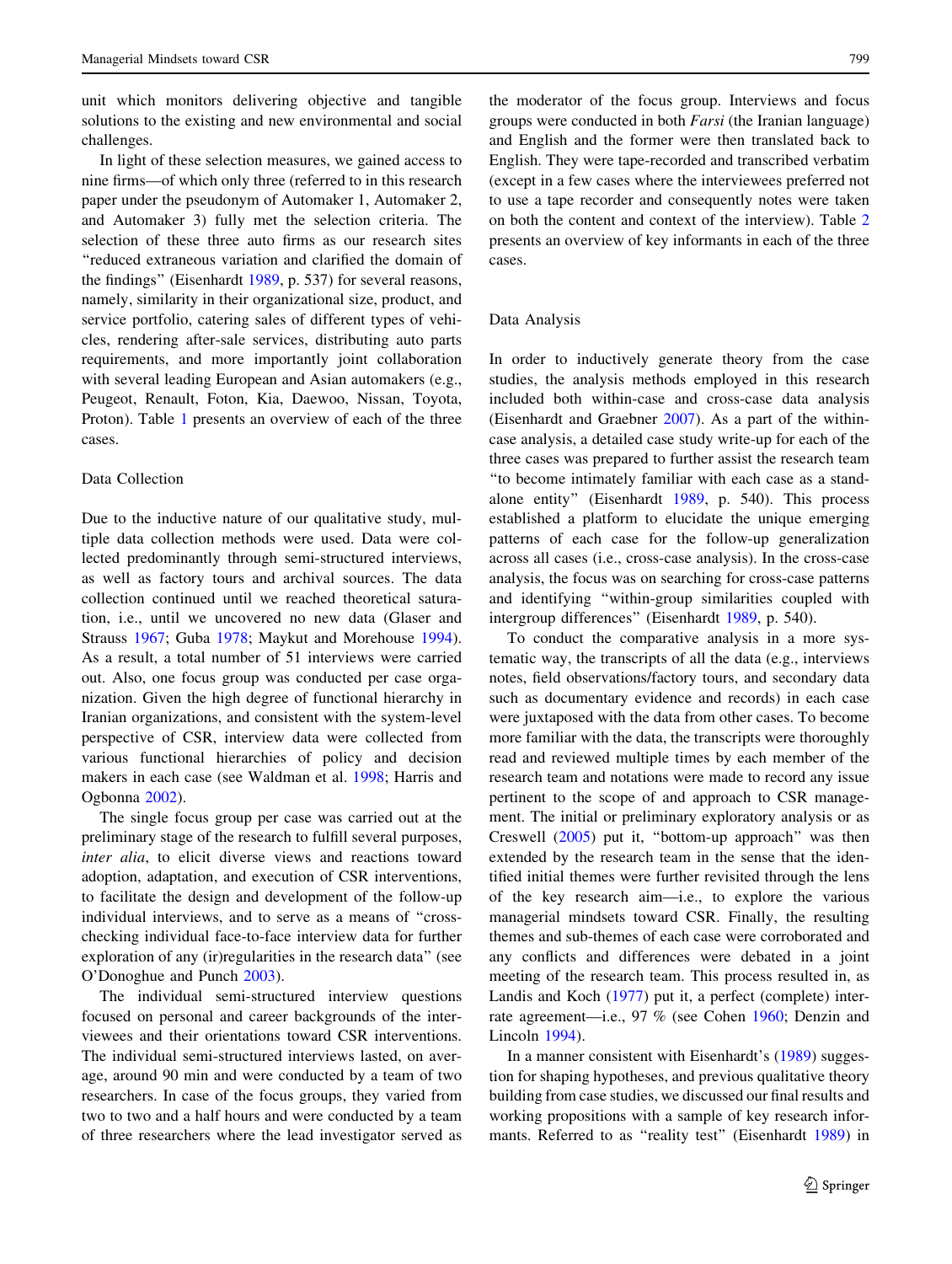800 E. Soltani et al.

| <b>Table 2</b> Profile of the<br>interviewees<br><sup>a</sup> Hierarchy:                                                                                                           | Characteristics of interview<br>participants                                         | Automotive1                                 | Automotive2                                                                | Automotive3                                                |  |  |  |
|------------------------------------------------------------------------------------------------------------------------------------------------------------------------------------|--------------------------------------------------------------------------------------|---------------------------------------------|----------------------------------------------------------------------------|------------------------------------------------------------|--|--|--|
|                                                                                                                                                                                    | Managerial interviewees                                                              |                                             |                                                                            |                                                            |  |  |  |
|                                                                                                                                                                                    | a. Hierarchy: SM[MM]FLM <sup>a</sup>                                                 | <b>SM[MM]FLM</b>                            | <b>SM[MM]FLM</b>                                                           | <b>SM[MM]FLM</b>                                           |  |  |  |
|                                                                                                                                                                                    | b. Number of interviews per<br>hierarchy (excluding non-<br>managerial participants) | 4[6]6                                       | 3[6]5                                                                      | 4[7]4                                                      |  |  |  |
|                                                                                                                                                                                    | c. Function: $HR[POM]M[F]$ <sup>b</sup>                                              | HR, POM, M                                  | HR, POM, M, F                                                              | HR, POM, M,                                                |  |  |  |
|                                                                                                                                                                                    | Non-managerial(professional/expert) interviewees                                     |                                             |                                                                            |                                                            |  |  |  |
|                                                                                                                                                                                    | a. Field of expertise                                                                | Business law,<br>customer<br>service        | Continuous improvement<br>initiatives, environmental<br>compliance advisor | Employee relations,<br>quality<br>management               |  |  |  |
|                                                                                                                                                                                    | b. Relationship with the<br>organization                                             | Adviser to<br>managing<br>director          | External consultant (led by<br>the managing director)                      | Compliance advisor<br>(report to the<br>managing director) |  |  |  |
| $SM[MM]FLM = Senior$<br>Manager [Middle Manager]                                                                                                                                   | c. Number of interviews                                                              | 2                                           | $\overline{2}$                                                             | $\mathfrak{2}$                                             |  |  |  |
| First Line Manager                                                                                                                                                                 | Education: D[C]BSc[PG] <sup>c</sup>                                                  | 0[0]4[14]                                   | 0[0]5[11]                                                                  | 0[0]3[14]                                                  |  |  |  |
| <sup>b</sup> Function:<br>$HR[POM]M[F] = Human$<br>Resources [Production and<br>Operations Management]<br>Marketing [Finance]<br><sup>c</sup> Education:<br>$D[C]UG[PG] = Diploma$ | Tenure with the organization<br>(average—in years)                                   | 11.5                                        | 9                                                                          | 10.5                                                       |  |  |  |
|                                                                                                                                                                                    | Managerial experience<br>(average—in years)                                          | 14                                          | 16.5                                                                       | 17                                                         |  |  |  |
|                                                                                                                                                                                    | The primary source of<br>familiarity with CSR practices                              | Embedded in<br>the university<br>curriculum | Imposed governmental<br>regulatory standards                               | Joint-partnership<br>with foreign-auto-<br>makers          |  |  |  |
| [College] Undergraduate<br>[Postgraduate]                                                                                                                                          | Total number of interviews                                                           | 18                                          | 16                                                                         | 17                                                         |  |  |  |

qualitative research, the necessary amendments were then made to the identified themes and proposed hypotheses (see Eisenhardt 1989, p. 542).

Following the aforementioned procedures (by Glaser and Strauss 1967; Eisenhardt 1989; Miles and Huberman 1994; Eisenhardt and Graebner 2007; Yin 2009), we elucidated three types of managerial mindsets toward CSR: conformist, self-seeker, and satisfier. These managerial mindsets reflect the relative ethical values of the Iranian managers in each case which in turn lay a foundation for their firm's CSR-related behaviors and actions. Further details on the study's findings are given in the following section.

#### Findings

In order to better understand the managerial mindsets toward CSR within the context of the three automotive cases, this section first describes the features of each single case. The description includes background information, the scope of CSR activities, and the actual practice of CSR management. Such ''descriptive, narrative approach'' of within-case analysis enabled the research team to allow the details of each case ''to speak for itself,'' which in turn resulted in ''minimal subjective interpretation'' of withincase descriptions (see Barker et al. 2002, p. 222; Wu and Choi 2005, p. 32).

#### Within-Case Analysis

#### Automotive1

Headquartered in the capital (Tehran), Automotive1 was founded in 1960s and established its position as an affiliate of one of the leading and most successful car, truck, and auto parts manufacturers in the region. As a large-sized business with multiple brands, Automotive1 owned a network of local, regional, and international production and assembly plants and over hundreds of sales subsidiaries worldwide. A major driving force behind the competitiveness of Automotive1 was attributed to its joint partnership with several leading European and Asian car manufacturers (see <http://www.shingoprize.org/>). The nature of its partnership focused on operational excellence which put the stress on the idea of effective management of organizational resources through the application of continuous improvement tools and techniques.

According to the firm's quality control manager, the joint partnership entailed ''a planned organization-wide improvement in product and service quality.'' The planning for operational improvement focused on the mixed composition of people-based, work-related, and customer-orientation aspects of quality. In the focus group meeting, it was claimed that the operational improvement plan pursued a threefold purpose: enhancing employees' welfare, profit maximization, and maximizing customer satisfaction. A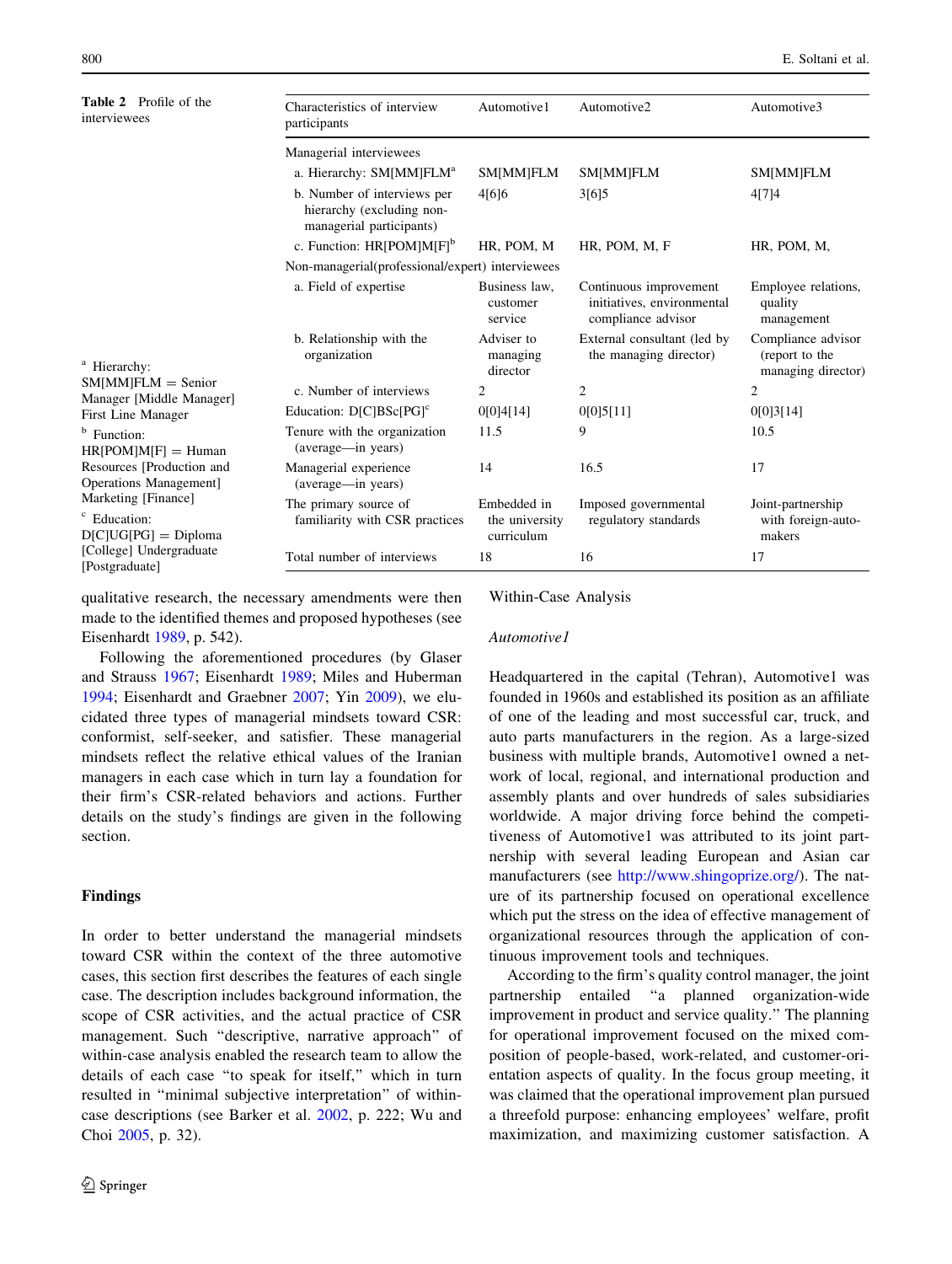majority of the interviewees interpreted such triadic approach to the organization, employees, and customers which in turn secured the economic interest of the firm as the firm's CSR approach. In order to glean ideas and better execute the plan, a team of managers visited several European-based auto makers affiliated to their partners. With the help of foreign partners, a policy document was produced to highlight the need for cross-functional cooperation, close working relationship with both upstream and downstream supply chain parties, and more specifically giving due regard to the interests of the wider community of stakeholders.

For a majority of the interviewees at the middle and supervisory level positions, the detailed dossier on operational excellence was limited in scope as it primarily favored the interests of the firms and its affiliates—with less explicit reference to the fulfillment of the societal and environmental challenges facing the industry. This point is best illustrated by the remarks of an assembly line manager as follows: ''We operate in a very competitive industry which has very price sensitive customers. To me, the existence of cost-conscious customers in auto industry has led the way to invest more in affordable products which practically means compromising quality.''

For a public relations manager, the actual practice of operational excellence and the firm's commitment to its environmental and societal performance were in sharp contrast to the very idea of CSR and business ethics. As he observed, ''the role of quality improvement, employee satisfaction, customer satisfaction, and environmental concerns in realizing business and non-business values of CSR is very minimal.'' However, there was a prevailing view that (to quote a senior advisor to the firm) ''compliance with governmental safety standards and direct environmental concerns for motor vehicles constitute the core element of the firm's social and environmental responsibility.''

Such lip service to CSR was indicated most emphatically by a technical marketing manager who advocated the view that: ''The idea of realizing CSR potentials in joint collaboration with foreign auto makers to maintain an acceptable level of product quality is a purely a marketing trick.'' This point is also echoed by a senior CSR consultant's comment that ''In fact the reason for many fatal road accidents is attributed to the poor safety rating of foreignmade cars in the country'' (see Mather et al. 2007).

#### Automotive2

Founded in 1960s, Automotive2 was an affiliate of the largest manufacturers of truck, trailer, and truck bodies and parts. To further promote its brand in the domestic market and expand their reach beyond national borders, the company revisited its business strategy to encompass the wider impact of their business operations on the local and international communities. Referred to as ''the firm's CSR action plan'' by a public relations manager, the social, environmental, and sustainability concerns of their business operations was pursued through the twin facets of (i) an organization-wide commitment to continuous improvement and (ii) focus on performance excellence in terms of employee productivity and customer satisfaction.

To ensure successful execution of the firm's CSR action plan and also to secure its position in the competitive domestic and international markets, Automotive2 made a deal for joint venture with several European top-selling car manufacturers. In the light of such strategic partnership, the firm had access to complementary capabilities and resources of its partners. As our interviews indicated, the basic operational premise of forming foreign partnership was to obtain new technological know-how as a means of both increasing the production capacity and enhancing product quality. It also served, as a dealer relationship manager put it, "to build, win and sustain customers' confidence in our products and after-sale services.''

To make most of their partnership and counteract the perceived poor quality of home-made cars, the management of Automotive2 drafted a detailed medium-to-longterm plan titled ''compliance policy'' to serve a twofold purpose: to guide the employees to fully comply with the operational and manufacturing guidelines of the foreign partners, and to assist the organization to fulfill its mandate to ensure conformance to the statutory requirements governing the car industry. For several senior advisors, consultants, and managers with multi-functional experiences, the essence of the idea of ''compliance policy'' was widely viewed as a yardstick ''to maintain effective working relationship at both intra- and inter-firm levels,'' ''to establish an acceptable level of product and service quality,'' ''to pursue the firm's economic interest,'' ''to enhance customer satisfaction,'' and ''to generate positive publicity and attention for our company.''

However, the actual implementation plan which was guided from the top was characterized by a majority of the middle and first line managers as (to quote a first line manager) ''self-absorbed-mentality.'' According to the first line manager interviewed, ''They [top management] just want to be the center of attention and publicize their commitment and enthusiasm to modern management practices. But behind the scene, they look for those opportunities that only serve their self-interests. I mean they simply instruct us to do different things which have nothing in common with those widely publicized proposals and plans''.

What is important about the aforementioned research evidence is that managers hardly refer to Islamic business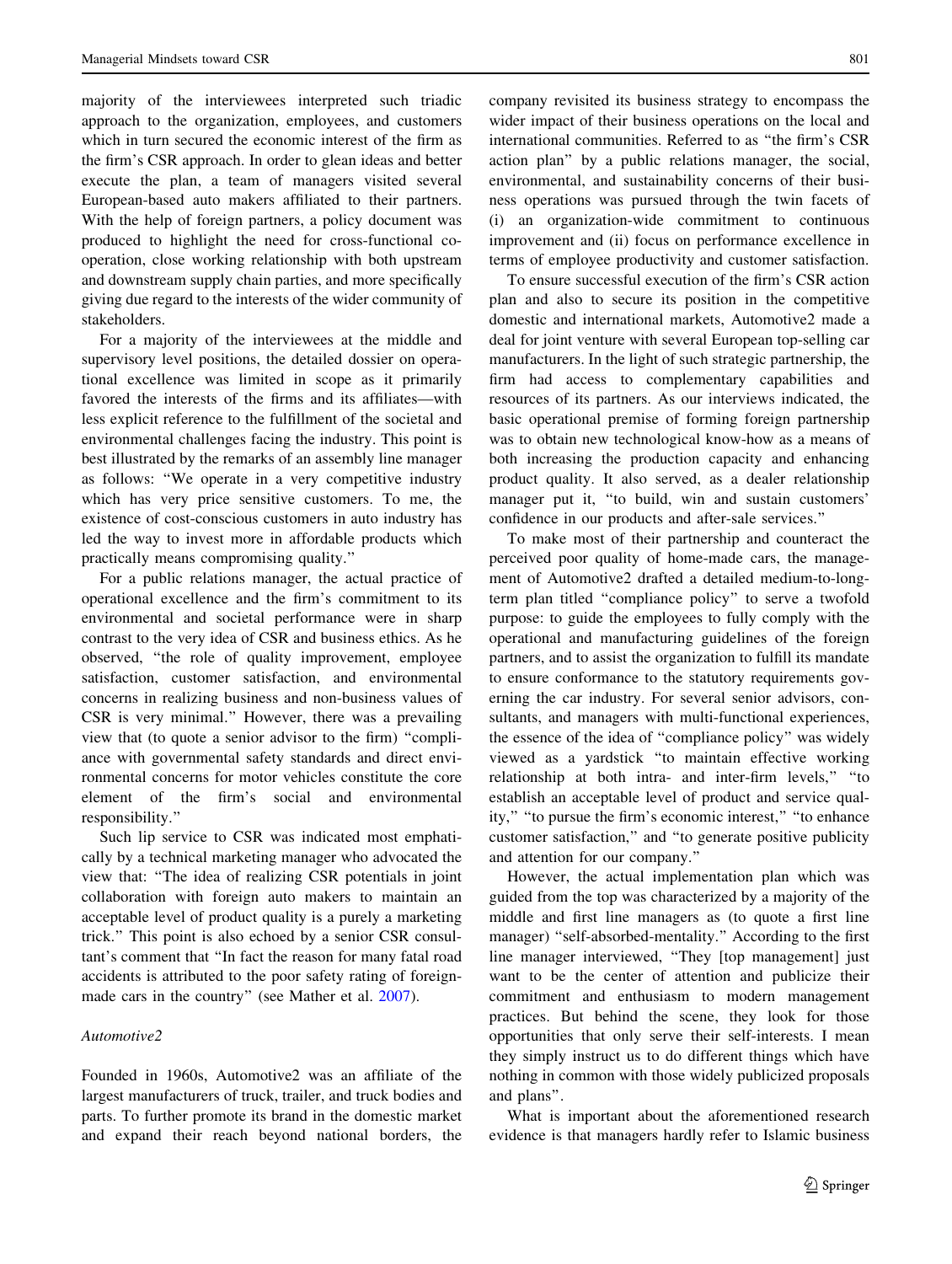ethics and Islamic CSR in their conduct as a part of Islamic or/and Iranian culture. The following excerpt shows how the current approach to the management of CSR serves as the exact antithesis of the teachings of  $Qur'$ an and Sunnah: ''I do not really think our religious values inform the way that we formulate and operationalize our working practices. We do something which is far from the ethos of CSR but we call it CSR. It is more to do with the top management's own priorities and preferences and in fact the top management's own self-interest with no respect for the rest of the organization, stakeholders and the wider community.'' [Executive Advisor]

#### Automotive3

As an affiliate of a large auto maker in the country, Automotive3 was founded in 1960s to manufacture a range of different commercial heavy and semi-heavy vehicles. Being a regional leader in manufacturing highly advanced varieties of commercial vehicles, the company marked its strong market position through the ownership of an extensive network of upstream and downstream auto part manufacturers. It possessed a diverse product portfolio and operated in several functional areas such as product design, research and development, and after-sale services.

In a manner similar to that of Auotmotive1 and Automotive2, the company had extensively invested in partnering with several leading Asian and European automakers. The underlying reason for the firm's concerted efforts in cooperative efforts with foreign firms was to enhance the brand's image, value, or as a brand marketing manager put it, ''To counteract the stereotype that the production division of Iranian auto makers lacks appropriate quality control measures.''

In a similar vein, a senior product and business planning manager noted that: ''To better compete on our operational differentiation strategy, we have formed partnership with leading foreign auto makers to benefit foreign their exceptional technical expertise and innovative processes.'' For the interviewees, the resulting outcomes of the cooperative relationships were not only limited to ''building a more strong brand and aggressive marketing strategies'' but also encompassed partially the importance of (to quote a manager from public relations office) ''responding to the ever-changing regulatory, societal, and environmental challenges.''

However, the formation of partnership did not seem to change the prevalence of quality related issue in Iran's auto industry. For several business advisors, consultants, and middle-level managers, the claims made by the senior management to fulfill the diverse and seemingly opposing interests of employees, organization, customers, and other stakeholders rarely went beyond the compliance threshold imposed by the external and independent regulatory agencies. One manager from quality assurance and control department provided a compelling and lucid account of the situation as follows: "Our [quality] management initiatives and the way we communicate them to the community of stakeholders are very detailed and thorough and indeed very eye-catching for our customers. But in reality they fall short of what we promise.''

A contributing factor in sustaining this situation was cited to be the argument that (in the words of a manager from environmental health and safety unit): ''We are not forced to fully comply with the safety, efficiency standards and consider our impact on the society and environment. We are facing a sharp increase in customer demand for making more cars. So we have shifted our focus from being a socially responsible car manufacturer to making more car, mass production, making more money, with no regard for the wider impact of our operations on the society.''

Our analysis of the interviews indicates two important issues: the government is responsible for the protection and promotion of the industry, while the tendency of the top management is to maintain their own insular self-interest which is at odds with the fulfillment of the societal and environmental imperatives. From a religious point of view, a majority of the interviewees questioned the appropriateness of the existing organizational approach to CSR with those principles underpinning Shariah, such as taqwa (God-consciousness). One explanation for such lack of congruence between the two arises from the fact that the dominant managerial approach toward CSR does not assume ''their role and responsibility as servants and vicegerents in all situations'' (see Al-Attas 1996; Dusuki 2008).

#### Cross-Case Analysis

In an attempt to provide ''vicarious experience'' (Lincoln and Guba 1985, p. 359; see Ogbonna and Wilkinson 2003) of the management of CSR practices and create new knowledge through insights gained from individual case studies, we conducted cross-case comparisons. The outcomes of the cross-case comparisons helped elucidate the similarities and differences between various managerial mindsets toward CSR. Table 3 lists the identified themes across the three cases and highlights the unique features in each case. In the light of these identified mindsets, we now discuss both their points of commonality and differences.

#### Points of Commonality

As Table 3 indicates, there was sufficient evidence to establish some grounds for similarities across the case organizations. A brief account of these similarities is given below.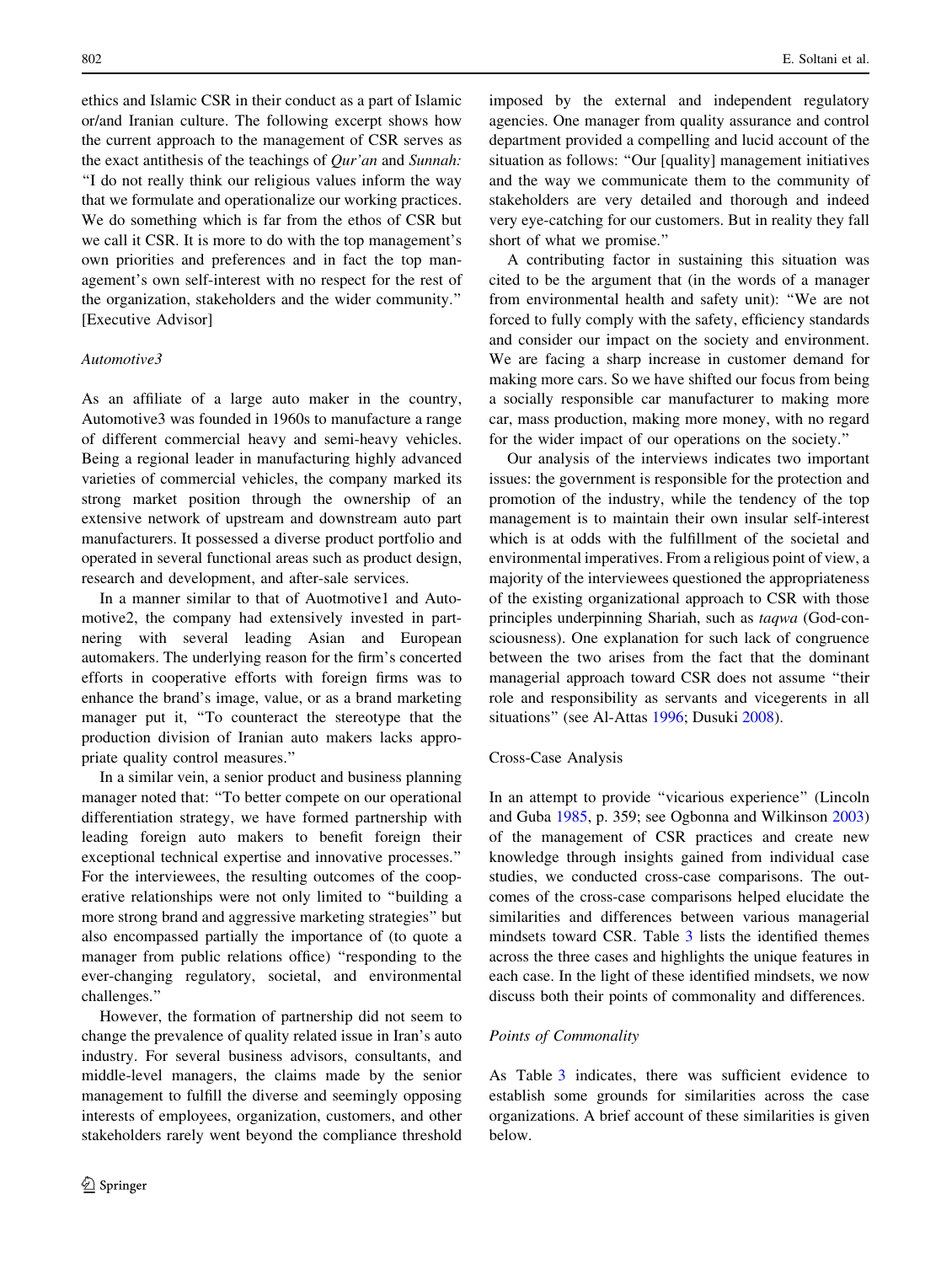Table 3 Cross-case analysis

| Identified<br>themes                                | Cases                                                                                                                                                   |                                                                                                                                                                                   |                                                                                                                                           |  |  |
|-----------------------------------------------------|---------------------------------------------------------------------------------------------------------------------------------------------------------|-----------------------------------------------------------------------------------------------------------------------------------------------------------------------------------|-------------------------------------------------------------------------------------------------------------------------------------------|--|--|
|                                                     | Automotive1                                                                                                                                             | Automotive2                                                                                                                                                                       | Automotive3                                                                                                                               |  |  |
| Management<br>orientation<br>and<br>characteristics | Conformist mindset<br>(conventional habits)<br>(orthodox)                                                                                               | Ego-centric mindset (self-<br>seeker)                                                                                                                                             | Profit-centric mindset<br>(satisfier)                                                                                                     |  |  |
| Primary driver<br>for CSR                           | Personal desire to conform<br>to industry accepted<br>pattern of behavior;<br>compliance requirements<br>of the foreign-owned<br>joint venture partners | Perceived self-relevant<br>and-self-centered<br>benefits of CSR:<br>compliance requirements<br>of the international joint<br>venture partners                                     | Potential for profit-<br>generating activities;<br>fulfillment of the<br>contractual joint venture<br>agreements with foreign<br>partners |  |  |
| Scope of CSR<br>practices                           | Partial inter-organization<br>harmony-with a focus<br>on employees' basic<br>needs                                                                      | Functionally oriented CSR<br>activities—with a primary<br>focus on both centralizing<br>control as well as<br>functions with potential<br>for exercising more<br>internal control | Functions with potential for<br>increasing efficiency and<br>opportunities for<br>generating large cost<br>savings                        |  |  |
| Strategic intent<br>for adopting<br>CSR practices   | Conformity to the<br>industry-wide<br>management practices<br>(ceremonious intent)                                                                      | Building and reinforcing a<br>high power distance<br>culture (a means of<br>inequalities in power)                                                                                | Short-run financial returns<br>and profit maximization                                                                                    |  |  |
| Perceived<br>positive<br>impact of<br>CSR practice  | Unclear and unconvincing,<br>incomprehensible, very<br>low CSR awareness                                                                                | Doubtful and unknown,<br>high level of skepticism,<br>very low CSR awareness                                                                                                      | Indistinct account of CSR<br>impact, a matter of<br>political rhetoric than<br>reality, very low CSR<br>awareness                         |  |  |

Awareness and Understanding of CSR At the individual level, there was sufficient evidence to confirm that the interviewees were familiar with the board concept of CSR. Such awareness was primarily attributed to the Muslim religious orientation of the interviewees in that (as one public relations manager put it): ''The teachings of Islam prescribe a clear guideline and thorough code of practice for any aspect of personal and organizational life. I believe that as long as we conform to these teaching instructions or as we call it Shariah, we have fulfilled our responsibilities and commitment to the society as a whole and conformed to the Islamic way of life. For us (Muslims), Shariah serves to protect the interests of the whole society which means people, businesses, no matter they are directly engaged with each other or indirectly affected by each other. So this is exactly what we mean by CSR''.

Despite the importance attached to the Islamic teachings on promoting the socio-economic welfare, fulfilling the needs of the society as a whole and preserving the environment, the actual practice of these guidelines fell far short of its ideal. In the words of one HR manager: ''While we are all aware of the fact that our religion, i.e., Islam, offer guidelines for all aspects of life, whether at home or at work or in society, I should say that we act differently in practice. As long as we can and as long as there is no legal

pressure, we simply ignore it in practice for the sake of our own self-interest.''

The Driving Force Behind CSR At the organizational level, the primary source of the management's awareness of CSR was due to their joint venture partnership with foreign automakers. However, our analysis of the interviews suggests the trivial impact of foreign partnership on the promotion of CSR. This is in spite of the fact that foreign auto makers in Iran's auto industry have worldwide reputation for promoting a multi-stakeholder approach toward embedding societal, economic, and environmental challenges into their corporate strategy, product/service offerings, and more importantly their interim and annual performance review.

Despite the foreign automakers' proactive approach to CSR in other developing countries, they tended to be rather passive toward the adoption and the diffusion of CSR practices in Iran's auto industry. As our interviews indicated, such lack of enthusiasm and active engagement in CSR activities could be attributed to several inhibitors. At the individual level, the antithetical and ambiguous nature of Iranian managers' mindsets seemed to pave the way for poor institutional governance mechanisms. In fact, the nature of managerial mindsets encouraged the foreign partners to do no more than pay lip service to the design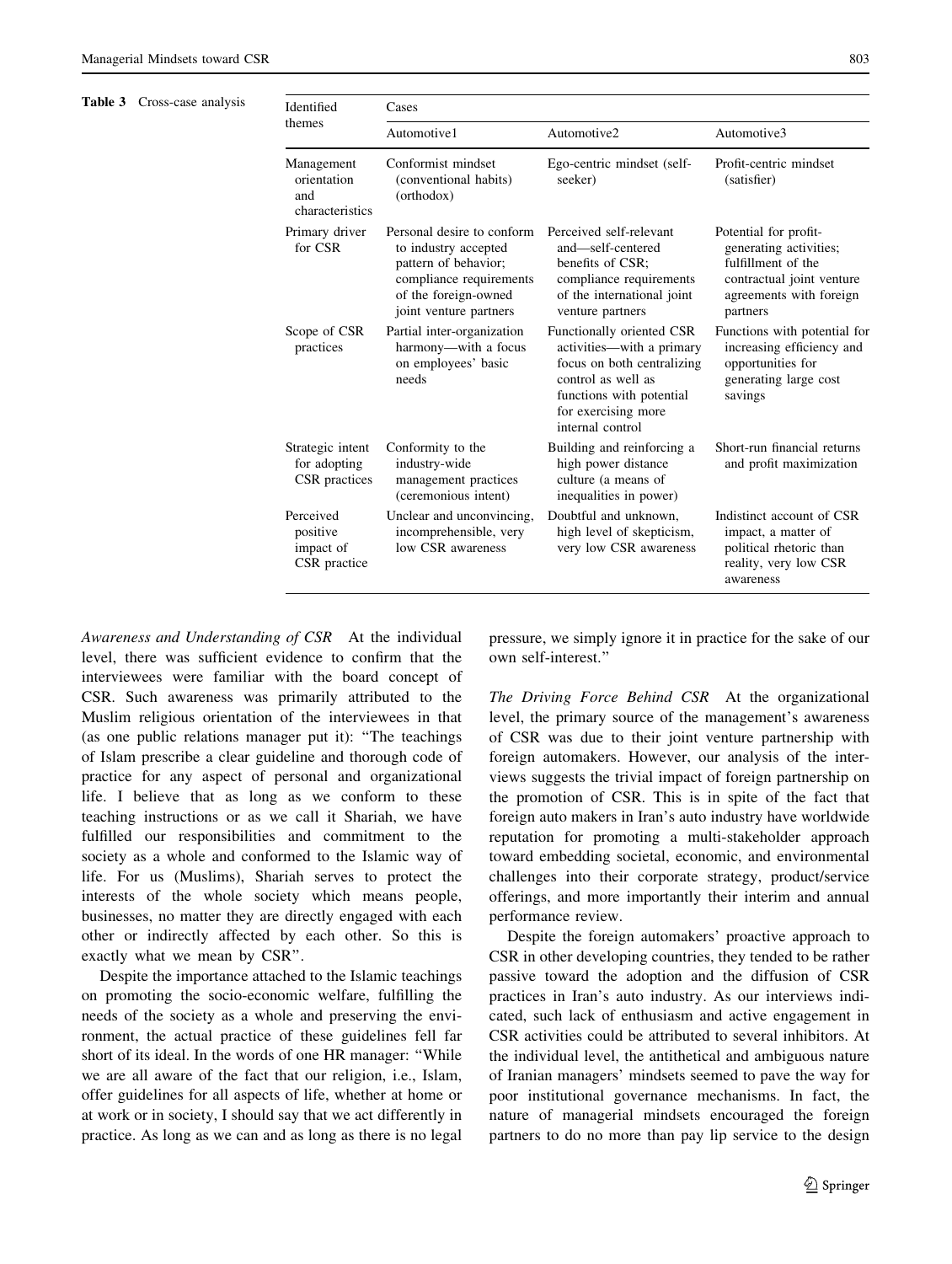and execution of CSR interventions. One explanation was that CSR was perceived by the senior management to be a synonym of (end) customer care and customer relations. Such loose usage of CSR was attributed to the dominant business-oriented mentality that guided the management of the three cases.

The Primary Focus of CSR For the majority of the interviewees, the adopted version of CSR by the foreign auto makers put the stress on operational and tactical improvement, thus conjuring up echoes of economic efficiency and labor productivity—at the price of—to quote an operations manager: ''poor service and product quality, poor quality of life for the workers, and high rate of road traffic accident.'' Another explanation for the use of operational excellence as a guileless substitution for CSR was the view that the government was inclined to support the multinational car manufacturers for a very different reason, i.e., to counteract the country's industrial shortcomings and more importantly to deflect the US-led economic sanctions against the country (see Peimani 2003).

In pursuit of the operational benefits of the joint venture by the auto industry managers (i.e., fulfilling the minimum level of safety standards), our data indicates much less emphasis on the societal and environmental elements of CSR by the foreign automakers. The foreign partners were not keen to follow their global or MNC directives to sincerely engage in implicit and explicit CSR activities (see Jamali and Neville 2011, p. 610).

In the light of the preceding discussion, we suggest the following propositions:

**Proposition 1** The diffusion of CSR practices is a direct function of the managerial mindset toward CSR.

Proposition 2 A managerial commitment to CSR that follows from partnership with foreign companies will result in an organization-wide lip service to CSR.

Proposition 3 The CSR approach of the foreign affiliate will vary according to the local managerial mindsets toward CSR.

#### Divergence and Discrepancies

In addition to the points of commonality observed across the three cases, the managerial mindsets toward CSR also differed markedly. Our interview data elucidated three types of managerial mindsets toward CSR. A brief account of these mindsets is given below.

Conformist Mindset In Automotive1, the dominant managerial mindset toward CSR was to pursue a compliance culture. This type of managerial mindset focuses on utilizing CSR interventions as ''add-ons'' for maintaining the current market share and retaining the repeat customers. As one HR manager put it, ''It is always better to follow the norms and do not deviate from generally accepted norms of behavior… It is often the case that if we have new ideas it could have very negative connotations and consequently jeopardize our managerial position.''

The observation by the HR manager highlights the rather static nature of CSR and the absence of a genuine quest for adopting CSR intervention as a stand-alone management strategy. A production manager's reflection on the overall managerial mindset toward CSR is illuminating: ''We rarely reflect on the environmental impact of our operations and production methods based on the acceptable environmental performance metrics. This is because we perform far below the industry standards of our foreign partners. But the production never stops because we still can fulfill the minimum industry requirements.''

Going beyond the compliance nature of the firm's CSR, there was no convincing evidence to suggest that the managerial approach toward CSR involved a distinctive departure from the prescribed, mandatory governmental regulations. For example, a senior HR consultant remarked that ''Our commitment to the workforce and quality of their life is primarily limited to compliance with the labor law. We really do not pay attention to their participation in any voluntary social activity in a planned and rewarding manner.'' According to an environment, safety and health manager, ''While road fatalities can be attributed to many factors including poor state of the roads and lack of a proper driving culture in the country, the priority area of focus from the top is to comply with the safety standards of our products.''

During the focus group, some employees talked about the need for tackling the root causes of fatal casualties in road accidents in terms of being more socially responsible car manufacturer with regard to prompting a culture of traffic safety, initiating training and education programmes for young drivers, and sponsoring road safety education plan for the public. However, as the majority of interviewees remarked, such programmes were not expected to play a part in the management-led compliance plan and firm's approach to CSR. The lack of organizational focus on initiating these socially driven interventions for the interviewees was that (to quote one operations manager), ''taking such initiatives on board would not necessarily protect the firm from non-compliance penalties and fines imposed by the government.'' In consequence, the actual practice of CSR in Automotive1 was found to be largely confined to the management-led compliance with multiple, often overlapping, auto industry regulations, and standards.

The conformist nature of the managerial mindset allowed the foreign partners some scope for variation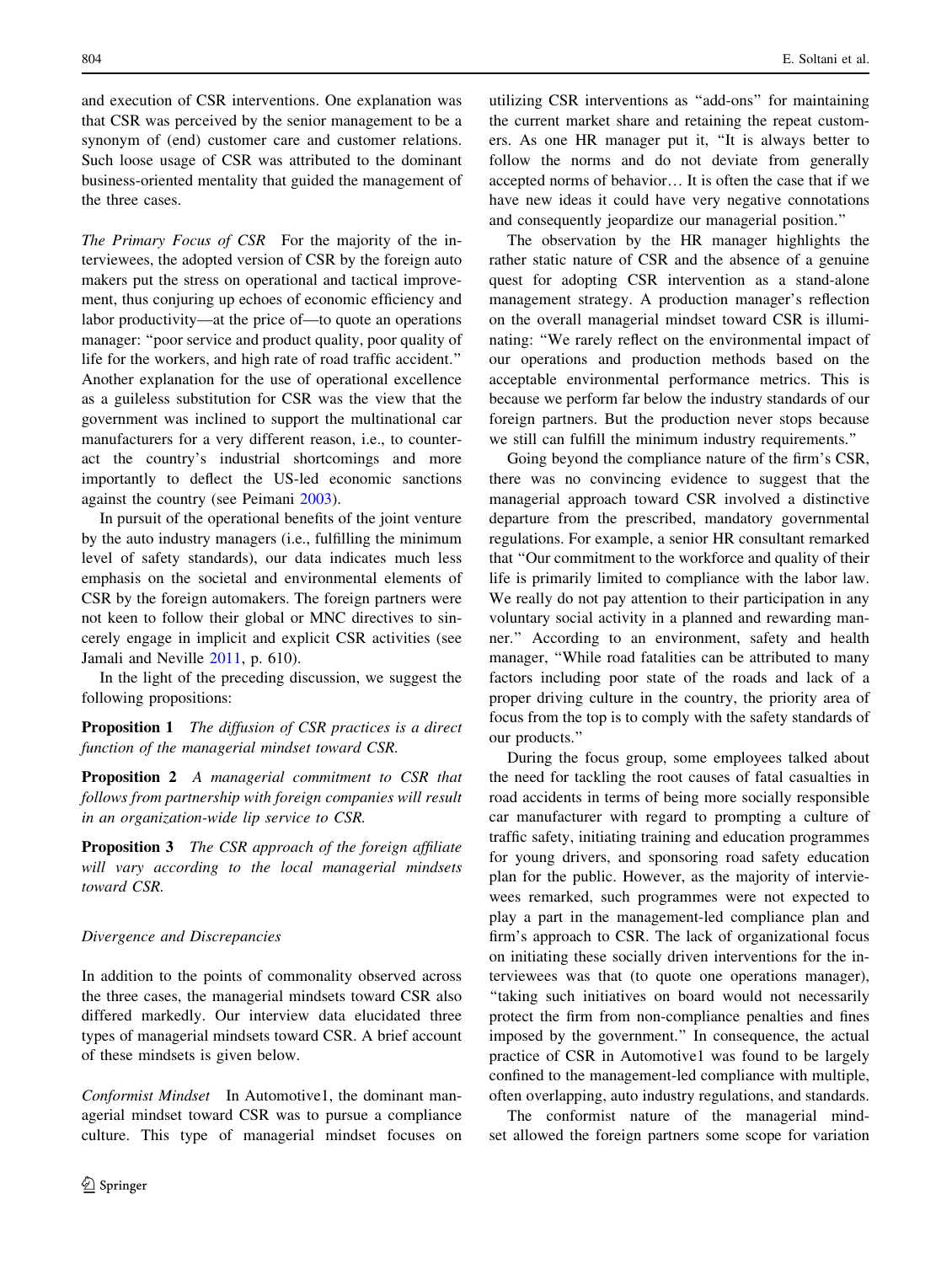from their global CSR interventions. Indeed it encouraged them to envisage a new version of CSR in that ''compliance to the local management-defined working values and established standards of the industry'' was perceived to enhance their legitimacy in the eyes of the management, the end customers and the government. As a result, we propose the following proposition:

Proposition 4 The type of managerial mindset that advocates CSR interventions as ''add-ons'' (rather than built-in) activity will promote a culture of compliance with minimum legal requirements.

Self-seeker In contrast to the compliance-oriented managerial mindset of Automotive1, the dominant managerial orientation of Automotive2 mirrored an ''inward-looking'' mindset. As our interviews indicated, managers' quest for CSR was motivated purely by their self-centered and selfinterest tendency. Instead of adopting the CSR related best practices of its foreign partners, the management of Automotive2 appeared to pressurize the foreign partners to fulfill their self-centered priorities to the exclusion of those they serve—i.e., the stakeholders.

The observation by a senior HR advisor highlighted a different explanation for the dominant managerial mindset to CSR in the sense that he attributed the managerial mindset to the ''ineffective system of executive-level appointments, the lack of managerial competence at the top level, and the importance of possessing experience in religious activities as a critical selection criterion for the appointment of top management team.'' Despite the continued appearance of the fundamental role of morality and ethics in Islamic teachings, the actual practice of CSR was rarely given much weight by the practicing managers. Instead, the enduring impression of the managerial appointment system was that it provided the senior management a one-dimensional approach to manage organizational practices. In the light of this discretion, as our evidence indicates, CSR activities were limited to a few community services which were primarily pursued through supporting healthcare, welfare, educational, and charitable institutions on an infrequent and ad hoc basis. Interestingly, such community supports were found to be granted without adequate diagnosis of the real problems facing the community. The key priority that drove allocation of budget for community services was the management's selfinterest and a token expression of their loyalty to Islam. This also served as a crucial mechanism to keep them in power. As our evidence indicates, apart from temporary philanthropic and charitable activities, other aspects of CSR-related issues such as a focus on supplier, employee, and environment were considered marginal activities rather than core values of the firm's CSR agenda.

Surprisingly, the foreign partners did not seem to make any attempt to go beyond the minimum operational necessities for car and auto parts production. As a senior sales executive remarked, ''I do not think our foreignaffiliated automakers can find a more profitable and less challenging business environment than Iran. All they need to do is make cars in high volume which are of course of low quality to serve the price-conscious consumers. There is no local or external pressure or mechanism to force these companies to become socially responsible.''

Given this research evidence, we can propose that:

Proposition 5 In the presence a self-centered managerial mindset toward CSR, there is a tendency on the part of foreign partners to only fulfill the immediate interest of the management and the shareholders.

Proposition 6 The CSR approach adopted by foreign partners is moderated by the managerial, organizational and governmental mandates that regulate the industry.

Satisfier A final dominant type of managerial mindset which was evident in Automotive3 focused on profit maximization and, to a lesser extent, it was a surrogate for improving product and service quality. In doing so, the management of Automotive3 placed a heavy focus on any functional area which had potential for increasing efficiency and opportunities for generating large cost savings. Several interviewees labeled this managerial mindset ''a conventional accounting approach.''

Such predominant desire to pursue the business fulfillment of core profit-making responsibility was, however, reflective of a much wider set of the organization's managerial behavior and auto industry dynamics which in turn impeded the organization to make concerted efforts to become more socially responsible. For the senior management team, the idea of profit maximization and pursuing a cost reduction strategy were seen as the chief priority to showcase their managerial competencies. The desire to maximize profit was widely viewed as a vital tool of maintaining job security at top managerial levels. One senior manager expressed the degree of relationship between his profit-seeking behavior and an elevated form of job security in the following remarks: ''The current appointment and promotion system does not allow any room for specific circumstances… So it is not unusual for us to follow and achieve what they want; I mean selling more cars, making more profit, and contribute more to the government expenditures.''

The dynamics of the auto industry also seemed to play a far more influential role in promoting managerial profitseeking behaviors. This was partially due to the highly state-centric nature of the industry which started with the implementation of an import substitution policy in the early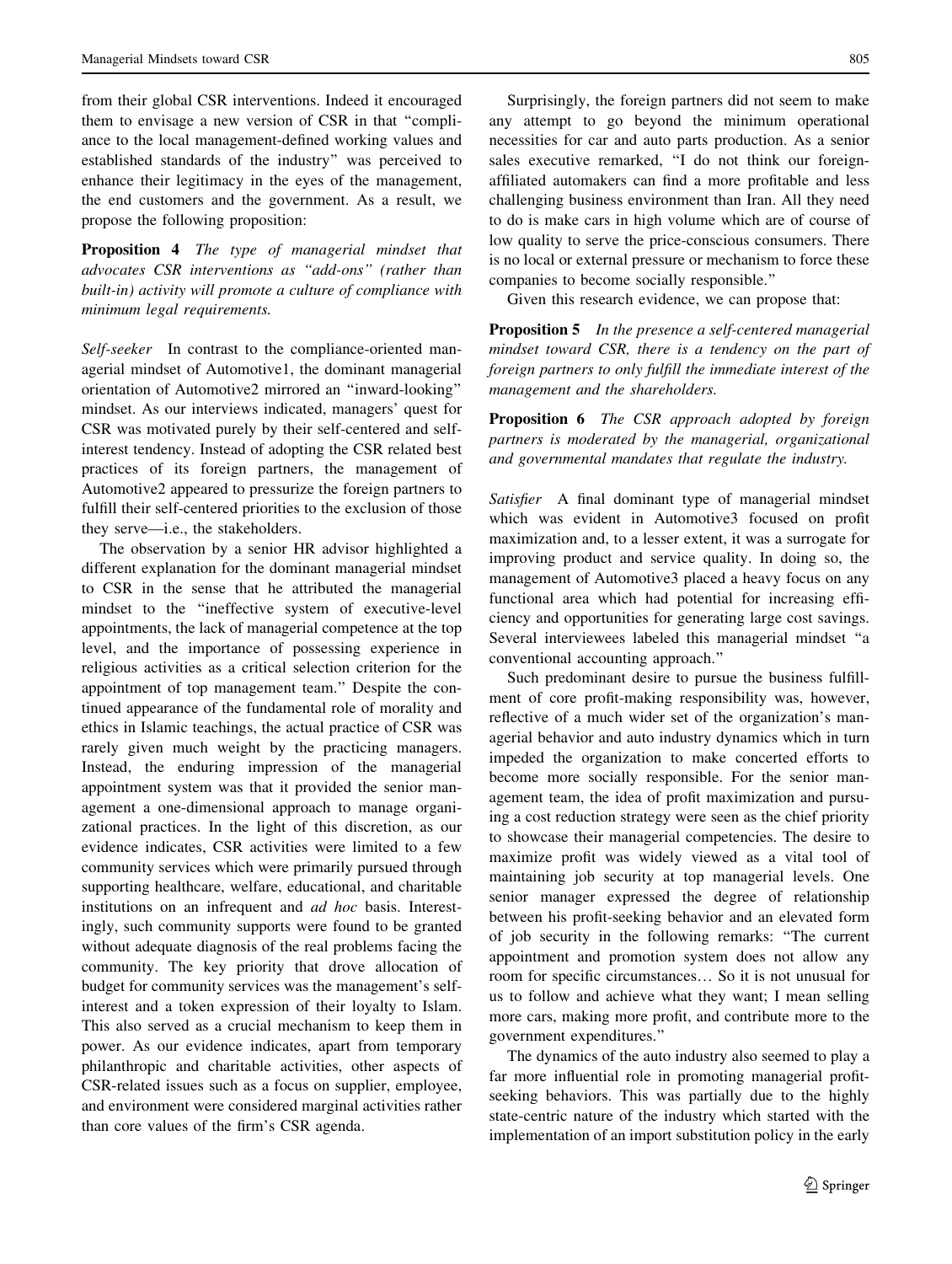1960s (see Alizadeh 1985; Abedini and Péridy 2009; Bahar 2005). Moreover, the stringent US-led international sanctions on Iran's energy sector and ongoing sharp drop in Iran's expected revenues from oil have forced the government to switch their attention to the flagship automotive industry as a means of compensating for the ongoing decrease in oil revenues.

The crucial implication of such dominant managerial approach for the firm's foreign-affiliated automakers was that it signaled an implicit rejection of CSR. The following example makes the nature and impact of the dominant profit-seeking managerial approach sufficiently clear: ''It re-shifts the focus of our foreign partners from supporting a genuine CSR agenda to the one that only secures higher efficiency and improves the bottom-line. It also promotes an organization-wide culture of prioritizing cost over customer'' (Senior Manager for International Operations). The practical outcomes of the managerial profit-centric or selfseeker mindset were open to doubts, and rarely recognized as CSR-related activities by the interviewees.

Given the above evidence, it can be proposed that:

Proposition 7 A profit-oriented managerial approach toward CSR will only result in a partial acceptance of CSR by both organizational members and foreign partners, in that they only promote CSR to fulfill their own personal interests.

**Proposition 8** In the presence of a profit-oriented managerial approach toward CSR, as well as economic instability, the foreign partners will pay lip service to CSR practice.

**Proposition 9** The managerial approach of the foreign affiliates toward CSR will vary across different countries with different degrees of economic development and stability.

#### Discussion and Conclusions

In view of the intense pace of globalization and emergingmarket expansion, recent CSR research has moved away from a focus on the societal, environmental, and economic impact of the Western-dominated business operations to the examination of CSR in the non-Western regions, such as the Middle East (see Ahmed and Donnan 1994; Beekun and Badawi 2005; Maak and Pless 2009; Ramadan 2009). Given the limited scholarship on Islamic CSR and business ethics in the global economy (see Metcalfe 2008; Metcalfe and Rees 2010), coupled with Islamic resurgence and the dearth of research on ''managerial attitudes toward CSR'' (see Waldman et al. 2004), this study provides empirical insights into the managerial mindset toward CSR in the Muslim-dominated region of the Middle East (Metcalfe and Syed 2012).

Using three cases from one of the fastest growing industries in Iran—i.e., auto industry—we elucidated three types of managerial mindset toward CSR, i.e., conformist, self-seeker, and satisfier. In the light of the identified managerial mindsets, we also suggested several working propositions for future empirical scrutiny and testing. A discussion of the implications of the findings is given below.

The first implication of the study arises from the finding that the identified managerial mindsets toward CSR do not bring corporate behavior up to a level where it is congruent with prevailing Islamic cultural and societal norms, values, and expectations of performance (Sethi 1975, p. 62; Carroll 1999, p. 279). Owing to its Islamic identity, one might expect the CSR managerial mindsets in Iran to be influenced by the holistic spiritual view based on the teachings of the Qur'an and the Sunnah (Ahmad 2002; Wilson 2001; Dusuki 2008; Ahmad and Sadeq 2001. However, the peculiarities of the managerial mindsets coupled with the politicized nature of the Islamisation by the Iranian government seemed to have little interest in adopting CSR as a business practice (see Ahmed and Donnan 1994; Platteau 2010; Metcalfe and Syed 2012). Rather, the identified managerial mindsets appeared to be pivoted on the ''unenlightened self-interest'' and a desire to act in accordance with their own myopic selfishness (de Tocqueville 2000; Steenbergen 1935; Griffiths and Lucas 1995). In this sense, the dominant managerial mindsets of top managers as having little or no interest in CSR fostered a culture of compliance with ''the (minimum) regulatory safety standards of auto industry'' at lower hierarchical levels. Owing to its multidisciplinary nature, the study contributes to theory development in the broad area of managerial leadership of CSR interventions (see Waldman et al. 2004; Mendonca 2001; Kanungo 2001; Hillman and Keim 2001; Bass and Steidlmeier 1999) and highlights the need for further empirical scrutiny of the managerial leadership of CSR as a ''context-dependent''—as opposed to a ''universal''—phenomenon (see Waldman et al. 2004).

Second contribution of the study centers on the potential role of foreign affiliates in determining the propensity of local firms to engage in CSR activities. While anecdotal evidence on the application and positive ramifications of CSR interventions of multinational firms in less developed and developing countries is well documented (Matten and Moon 2008; Fukukawa and Teramoto 2009; Jamali 2007; Cheung et al. 2010; Yin 2012; Khan et al. 2013), the foreign car makers operating in Iran's auto industry were keen to take advantage of the Iranian managers' passive approach toward CSR. Such passive and partial approach of foreign partners toward the fulfillment of the local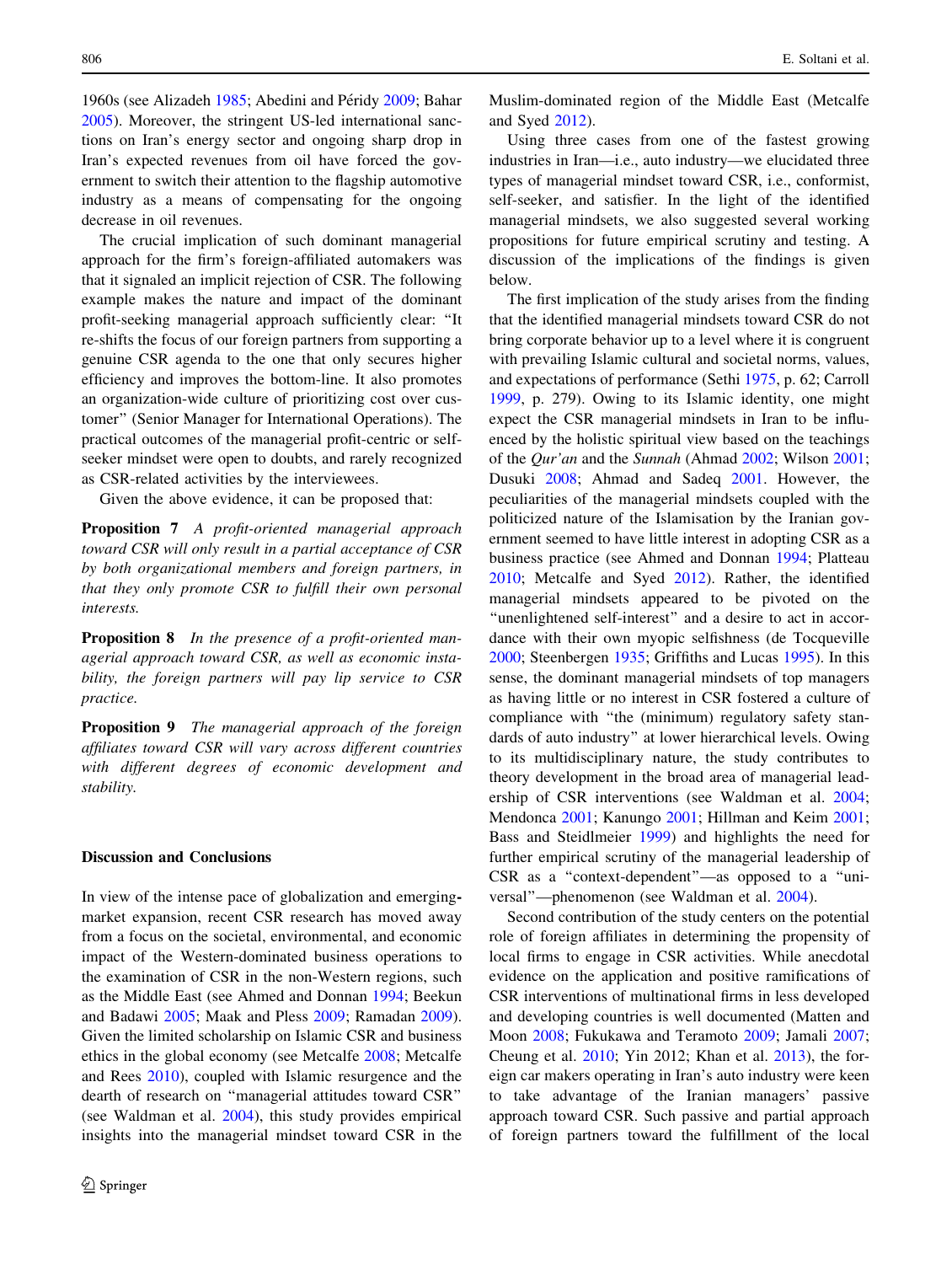management self-interests was partially attributed to the fact that the car industry constituted one of the country's most profitable industry and that most of the foreignaffiliated automakers operating suffered large operating losses in the light of the recent credit crunch which seriously dampened consumers' demand for new vehicles across the global market. Our findings warn of the false seduction of the developmental promise of foreign firms' adoption and implementation of CSR in developing countries. While the foreign firms operating in Iran's auto industry could have done more to go beyond profit making and impose mandatory safety standards, they seemed to benefit commercially from the governance failure by negotiating more profitable business agreements with the government (see Jedrzej 1998). This was partially due to the ongoing US-led economic sanctions on Iran which primarily targeted the country's energy sector. The farreaching implications of the most recent US-led sanctions on the country's currency and auto industry (Felsenthal et al. 2013) are twofold: a pressing need for the government to seek new sources of revenue for the government expenditure, and limits to the extent to which managerial actions of foreign affiliates in Iran's auto industry bring about a marked transformation of business-governmentsociety relations (see Chapardar and Khanlari 2011).

Third contribution of the study relates to a need to reassess conceptualizations of CSR and business ethics from an Islamic perspective. While a plethora of past research has tended to conceptualize CSR as a mechanism to take the lead in the sustainable development of the society as a whole in Western-dominated organizational contexts (Wood 1991; Matten and Moon 2008; Visser et al. 2007; Carroll and Shabana 2010), our study has made an attempt to examine the CSR management in one of the largest Muslim-majority countries in the Middle East region i.e., Iran. Given the current Islamic resurgence in an era of economic globalization which may reinforce Samuel Huntington's (1996) influential "clash of civilizations" hypothesis, and the rise of political Islam in the Middle East region which could hinder businesses to deliver societal, economical, and environmental developments (see Ahmed and Donnan 1994; Platteau 2010; Metcalfe and Syed 2012), our findings (consistent with those of Crane and Matten's study of comparative CSR—2004, Habisch et al.'s emphasis on the contingency nature of CSR practices—2005, Gjolberg's study of national CSR practices— 2009, and McKinsey and Company's report on differences in adopted CSR strategies across the world—2007) suggest to revisit conceptualizations of CSR as a context-dependent phenomenon.

In the light of these findings, it is imperative for practicing managers to be mindful of the following two concerns. First, managerial leadership of CSR has to go beyond the tactical, operational, and instrumental use of CSR to encompass other strategic rationale, such as adopting CSR for moral or ethical reasons. It is argued that such strategic approach toward CSR is a surrogate for and indeed key to effective leadership (Daft 2002). Second, the dual fulfillment of core profit-making responsibility and business responsibility for some of the wider societal good (McWilliams and Siegel 2001) necessitates a transformational leadership which has the capacity to maintain an optimal level of CSR—i.e., simultaneous use of CSR to maximize profit and satisfy demand for CSR emanating from various stakeholder groups (see McWilliams and Siegel 2001; Waldman et al. 1998, 2004, p. 3).

Building on these findings, the onus is on the policy makers to be more active in creating a business environment which lives up to the contextual and global CSR and ethical standards. Given the current policy of the Iranian government to support its auto industry in the face of the fast-growing domestic demand, and the ongoing U.S. led sanctions (see Peimani 2003; Felsenthal et al. 2013), it is of paramount importance for the Iranian government to revisit its societal governance and act as a primary driver and enabler of CSR.

Acknowledgments This work was supported by the Economic and Social Research Council (ESRC) grant to the lead author [grant number RES-000-22-4227].

#### References

- Ackerman, R. W. (1975). The social challenge to Business. Cambridge: Harvard University Press.
- Abedini, J., & Péridy, N. (2009). The emergence of Iran in the world car industry: An estimation of its export potential. Journal compilation, Blackwell Publishing Ltd.
- Ahmad, K. (2002). Islamic ethics in a changing environment for managers. In A. H. M. Sadeq (Ed.), Ethics in business and management: Islamic and mainstream approaches. London: Asean Academic Press.
- Ahmed, A. S., & Donnan, H. (Eds.). (1994). Islam, globalization and postmodernity. London, UK: Routledge.
- Ahmad, K., & Sadeq, A. H. M. (2001). Islamic ethics in a changing environment for managers. In K. Ahmad & A. H. M. Sadeq (Eds.), Ethics in business and management Islamic and mainstream approaches. London: Asean Academic Press.
- Al-Attas, S. M. N. (1996). The world view of Islam: An outline. In S. S. Al-Attas (Ed.), Islam and the challenge of modernity. Kuala Lumpur: International Institute of Islamic Thought and Civilization (ISTAC).
- Alizadeh, P. (1985). The process of import-substitution industrialization in Iran (1960-1978): With particular reference to the case of motor vehicle industry. University of Sussex: Unpublished D.Phil. 1985.
- Amuzegar, J. (1991). The dynamics of the Iranian revolution. New York: The State University of New York Press.
- Amuzegar, J. (1997). Iran's economy and the US sanctions. Middle East Journal, 51(2), 185–199.
- Bahar, A., (2005). 'Reports on Iran's automotive sector,' Atieh Bahar Consulting Firm, Tehran, Iran. [www.atiehbahar.com.](http://www.atiehbahar.com)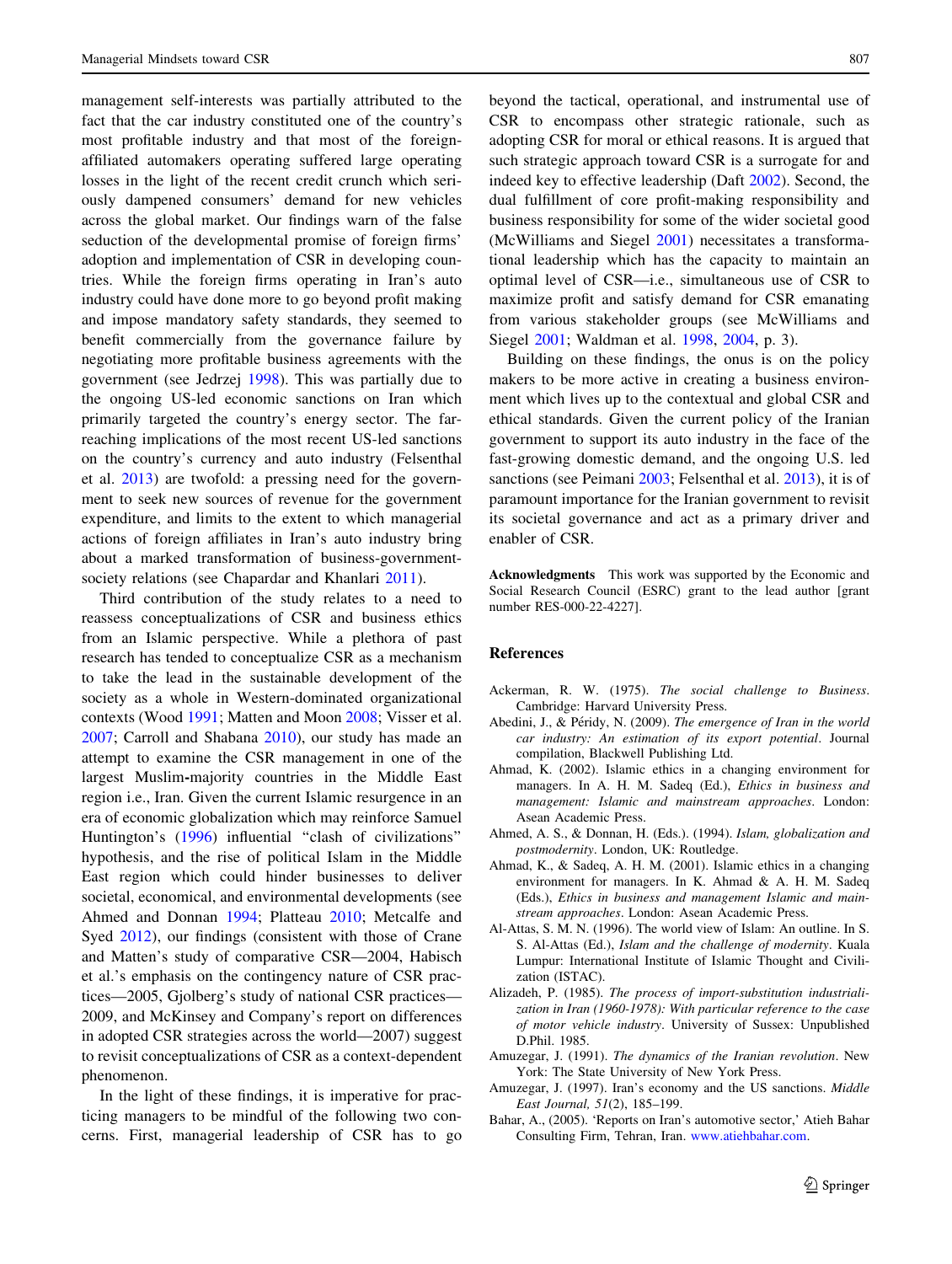- Bansal, P., & Roth, K. (2000). Why companies go green: A model of ecological responsiveness. Academy of Management Journal, 43(4), 717–736.
- Barker, C., Pistrang, N., & Elliot, R. (2002). Research method in clinical psychology. Chichester: Wiley.
- Bass, B. M., & Steidlmeier, P. (1999). Ethics, character, and authentic transformational leadership behavior. Leadership Quarterly, 10, 181–217.
- Beekun, R., & Badawi, J. (2005). Balancing ethical responsibility among multiple organisational stakeholders: The Islamic perspective. Journal of Business Ethics, 60(2), 131-145.
- Bhattacharya, C. B., Sankar, S., & Korschun, D. (2008). Using corporate social responsibility to win the war for talent. MIT Sloan Management Review, 49(2), 37–44.
- Bowen, H. R. (1953). Social responsibility of businessman. New York: Harper-Row.
- Carroll, A. (1999). Corporate social responsibility: Evolution of a definitional construct. Business Society, 38(3), 268–295.
- Carroll, A. B., & Shabana, K. M. (2010). The business case for corporate social responsibility: A review of concepts, research and practice. International Journal of Management Review, 12(1), 85–105.
- Chambers, E., Chapple, W., Moon, J., & Sullivan, M. (2003). CSR in Asia: A seven country study of CSR website reporting, ICCSR Research Papers No. 10.
- Chapardar, H., & Khanlari, R. (2011). Iranian corporations and corporate social responsibility: An overview to adoption of CSR themes. Sage Open. doi:[10.1177/2158244011430988.](http://dx.doi.org/10.1177/2158244011430988)
- Chase, S., Ruttenberg, S. H., Nourse, E. G., & Given, W. B, Jr. (1950). The social responsibility of management. New York: New York University.
- Cheung, Y. L., Tan, W. Q., Ahn, H. J., & Zhang, Z. (2010). Does corporate social responsibility matter in Asian emerging markets? Journal of Business Ethics, 92, 401–413.
- CIA—the world Factbook. (2013). International Organizations and Groups. Accessed 6 June, 2013, from [http://www.cia.gov/library/](http://www.cia.gov/library/publications/the-world-factbook/appendix/appendix-b.html) [publications/the-world-factbook/appendix/appendix-b.html.](http://www.cia.gov/library/publications/the-world-factbook/appendix/appendix-b.html)
- Cohen, J. (1960). A coefficient of agreement for nominal scales. Educational and Psychological Measurement, 20, 37–46.
- Crane, A., Matten, D., & Moon, J. (2008). Corporations and citizenship. Cambridge: Cambridge University Press.
- Creswell, J. W. (2005). Educational research: Planning, conducting, and evaluating quantitative and qualitative research (2nd ed.). Upper saddle river, NJ: Pearson Education.
- Cullen, J. B., Parboteeah, K. P., & Hoegl, M. (2004). Cross-national differences in managers' willingness to justify ethically suspect behaviors: A test of institutional anomie theory. Academy of Management Journal, 47, 411–421.
- Daft, R. L. (2002). The leadership experience (2nd ed.). Cincinnati, OH: South-Western.
- de Tocqueville, A. (2000). Democracy in America. (Originally published 1835). Chicago: University of Chicago Press.
- Denzin, N. K., & Lincoln, Y. S. (Eds.). (1994). Handbook of qualitative research. Thousand Oaks: Sage.
- Donaldson, T., & Dunfee, T. W. (1999). Ties that bind: A social contract approach to business ethics. Boston: Harvard Business School.
- Dubowitz, M. (2013). Iran's car industry—A big sanctions buster. Available [http://www.forbes.com/sites/energysource/2013/05/](http://www.forbes.com/sites/energysource/2013/05/13/irans-car-industry-a-big-sanctions-buster/) [13/irans-car-industry-a-big-sanctions-buster/.](http://www.forbes.com/sites/energysource/2013/05/13/irans-car-industry-a-big-sanctions-buster/)
- Dusuki, A. W. (2008). What does Islam say about Corporate Social Responsibility (CSR)? Review of Islamic Economics, 12(1), 2–28.
- Dusuki, A. W., & Bouheraoua, S. (2011). The framework of Maqasid al-Shariah (objectives of the Shari'ah) and its implications for islamic finance. ISRA Research Paper (No: 22/2011). Kuala Lumpur: International Institute of Advanced Islamic Studies.
- Egri, C. P., Ralston, D. A., Milton, L., Casado, T., Palmer, I., Ramburuth, P., et al. (2006). The influence of personal values and national contexts on attitudes towards corporate responsibilities. Presented at the third BC organizational behaviour conference, Vancouver, Canada.
- Eisenhardt, K. (1989). Building theory from case study research. Academy of Management Review, 14, 532–550.
- Eisenhardt, K. M., & Graebner, M. E. (2007). Theory building from cases: Opportunities and challenges. Academy of Management Journal, 50(1), 25–32.
- Encyclopedia Britannica. (2013). Middle East. Accessed 12 May, 2013, from [http://global.britannica.com/EBchecked/topic/381192/](http://global.britannica.com/EBchecked/topic/381192/Middle-East) [Middle-East](http://global.britannica.com/EBchecked/topic/381192/Middle-East).
- Eshghipour, K. (2013). The Islamic Revolution's impact on the legal and social status of Iranian women. Iranian chamber society. Available [http://www.iranchamber.com/society/articles/islamic\\_](http://www.iranchamber.com/society/articles/islamic_revolution_status_women.php) [revolution\\_status\\_women.php.](http://www.iranchamber.com/society/articles/islamic_revolution_status_women.php)
- Farah, C. (1994). Islam: Beliefs and observances (5th ed.). New York: Barron's Educational Series.
- Felsenthal, M., Yukhananov, A. & Gardner, T. (2013). U.S. targets Iran with currency, auto-sector sanctions. Reuters. Available [http://](http://in.reuters.com/article/2013/06/03/usa-iran-sanctions-idINDEE9520H620130603) [in.reuters.com/article/2013/06/03/usa-iran-sanctions-idINDEE](http://in.reuters.com/article/2013/06/03/usa-iran-sanctions-idINDEE9520H620130603) [9520H620130603](http://in.reuters.com/article/2013/06/03/usa-iran-sanctions-idINDEE9520H620130603).
- Freeman, E. (1984). Strategic management: A stakeholder approach. New York: Basic Books.
- Friedman, M. (1970, September 13). The social responsibility of business is to increase its profits. The New York Times Magazine.
- Fukukawa, K., & Teramoto, Y. (2009). Understanding Japanese CSR: The reflection of managers in the field of global operations. Journal of Business Ethics, 85, 133–146.
- Glaser, B. G., & Strauss, A. L. (1967). The discovery of grounded theory. Chicago: Aldine.
- Griffiths, M. R., & Lucas, J. R. (1995). Ethical economics. Tuscany: Oxford and Somerset.
- Griffiths, M. R., & Lucas, J. R. (1996). Ethical economics. Palgrave MacMillan.
- Guba, E. (1978). Toward a methodology of naturalistic inquiry in educational evaluation (Monograph No. 8). Los Angeles: UCLA Center for the Study of Evaluation.
- Guba, E. G., & Lincoln, Y. S. (1994). Competing paradigms in qualitative research. In N. K. Denzin & Y. S. Lincoln (Eds.), Handbook of qualitative research (pp. 105–117). Thousand Oaks, CA: Sage.
- Harris, L. C., & Ogbonna, E. (2002). The unintended consequences of culture interventions: A study of unexpected outcomes. British Journal of Management, 13(1), 31–49.
- Hay, R., & Gray, E. (1974). Social responsibilities of business managers. Academy of Management Journal, 17, 135–143.
- Hemingway, C. A. (2005). Personal values as a catalyst for corporate social entrepreneurship. Journal of Business Ethics, 60(3), 233–249.
- Hillman, A., & Keim, G. (2001). Shareholder value, stakeholder management and social issues: What's the bottom line? Strategic Management Journal, 22(2), 125–139.
- Hofstede, G. (2001). Culture's consequences: Comparing values, behaviors, institutions, and organizations across nations. Thousand Oaks, CA: Sage.
- House, R. J., Hanges, P. M., Javidan, M., Dorfman, P., & Gupta, V. (2004). Culture, leadership and organizations: The GLOBE study of 62 societies. Thousand Oaks, CA: Sage.
- Huntington, S. P. (1996). The clash of civilizations and the remaking of world order. New York: Simon & Schuster.
- Ilias, S. (2009). Iran's economic conditions: U.S. policy issues. Congressional Research Service, no. 7-5700. Accessed 5 June, 2013, from [http://www.crs.gov.](http://www.crs.gov)
- Jamali, D. (2007). The case for strategic corporate social responsibility in developing countries. Business and Society Review, 112, 1–27.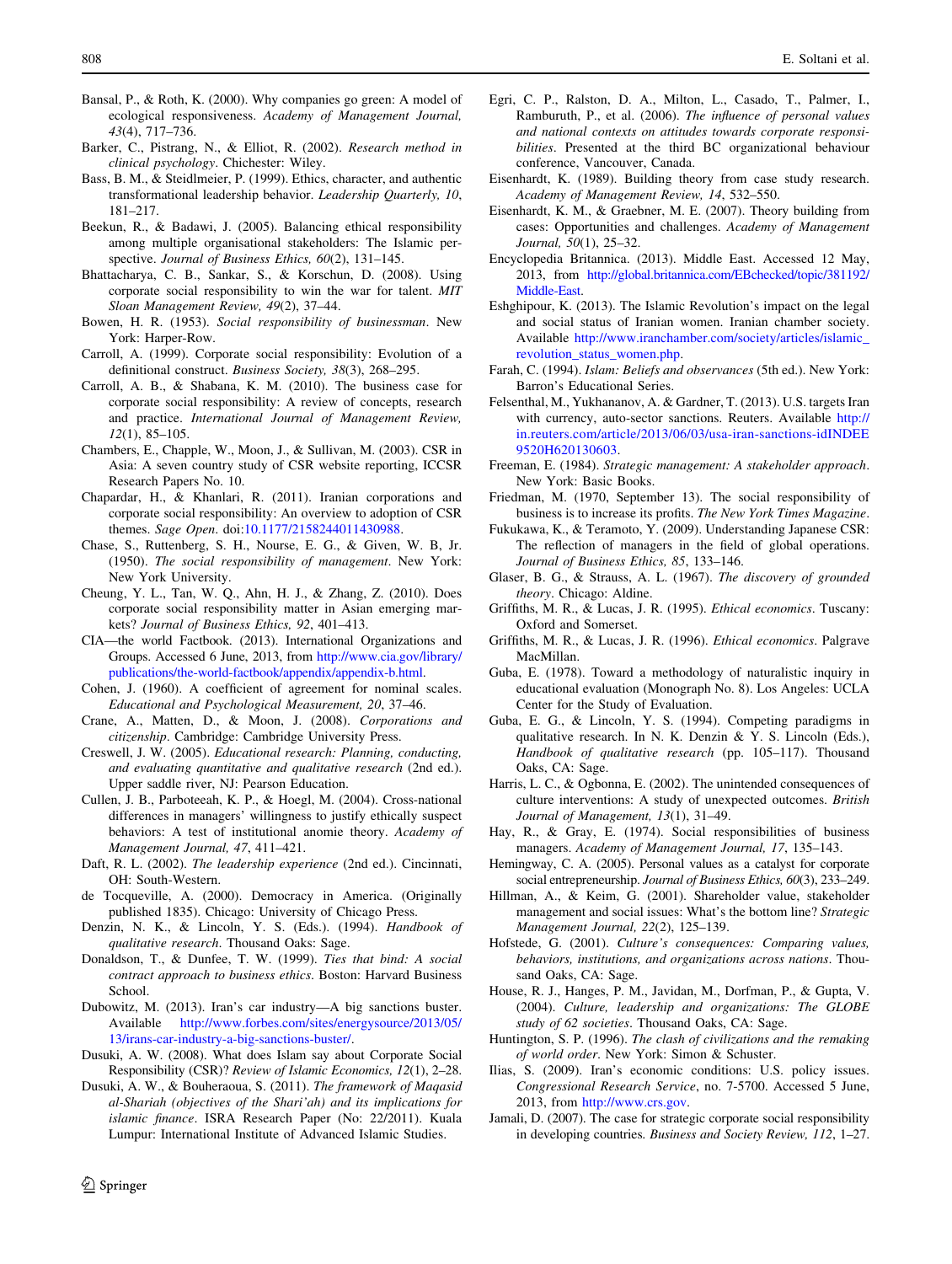- Jamali, D., & Mirshak, R. (2007). Corporate social responsibility (CSR): Theory and practice in a developing country context. Journal of Business Ethics, 72(3), 243–262.
- Jamali, D., & Neville, B. (2011). Convergence versus divergence of CSR in developing countries: An embedded multi-layered institutional lens. Journal of Business Ethics, 102, 599–621.
- Jamali, D., & Sidani, Y. (2012). CSR in the middle east: Fresh perspectives. In D. Jamali & Y. Sidani (Eds.), Introduction: CSR in the middle east: Fresh perspectives (pp. 1–11). UK: Palgrave Publishers.
- Javidan, M., & Carl, D. E. (2004). East meets West: A cross-cultural comparison of charismatic leadership among Canadian and Iranian executives. Journal of Management Studies, 41(4), 665–691.
- Javidan, M., & Dastmalchian, A. (1998). High-commitment leadership: A study of Iranian executives. Journal of Comparative International Management, 1(1), 23–32.
- Javidan, M., & Dastmalchian, A. (2003). Culture and leadership in Iran: The land of individual achievers, strong family ties, and powerful elite. Academy of Management Executive, 17(4), 127–142.
- Jedrzej, G. F. (1998). The false developmental promise of corporate social responsibility: Evidence from multinational oil companies. International affairs, 81(3), 581–598.
- Kantarelis, D. (2007). Theories of the firm (2nd ed.). Switzerland: Inderscience Enterprise Ltd.
- Kanungo, R. N. (2001). Ethical values of transactional and transformational leaders. Canadian Journal of Administrative Sciences, 18, 257–265.
- Katzman, K. (2013). Iran sanctions. Congressional Research Service, no. 7-5700. Accessed 6 June, 2013, from <http://www.crs.gov>.
- Khan, A., Muttakin, M. B., & Siddiqui, J. (2013). Corporate governance and corporate social responsibility disclosures: Evidence from an emerging economy. Journal of Business Ethics, 114(2), 207–223.
- Kytle, B., & Singh, P. (2005). Corporate social responsibility as risk management: A model for multinationals, social responsibility initiative (Working Paper No. 10), John F. Kennedy School of Government, Harvard University, Cambridge, MA.
- Landis, J. R., & Koch, G. G. (1977). The measurement of observer agreement for categorical data. Biometrics, 33, 159–174.
- Lincoln, Y. S., & Guba, E. (1985). Naturalistic enquiry. Beverly Hills, CA: Sage.
- Maak, T., & Pless, N. M. (2009). Business leaders as citizens of the world. Advancing Humanism on a global scale. Journal of Business Ethics, 88(3), 537–550.
- Makhija, M. V., Kim, K., & Williamson, S. D. (1997). Measuring globalization of industries using a national industry approach: Empirical evidence across five countries and over time. Journal of International Business Studies, 28(4), 679–710.
- Mather, D., Mather, Y. & Tamjidi, M. (2007). Making cars in Iran: Working for Iran Khodro. Critique, 35(1), 9–21.
- Matten, D., & Moon, J. (2008). 'Implicit' and 'explicit' CSR: A conceptual framework for a comparative understanding of Corporate Social Responsibility. Academy of Management Review, 33(2), 404–424.
- Maykut, P., & Morehouse, R. (1994). Beginning qualitative research: A philosophic and practical guide. London: Falmer Press.
- McWilliams, A., & Siegel, D. (2001). Corporate social responsibility: A theory of the firm perspective. Academy of Management Review, 26, 117–127.
- Mehler, C. (2008). National Geographic atlas of the Middle East. Washington, DC: National Geographic.
- Mendonca, M. (2001). Preparing for ethical leadership in organizations. Canadian Journal of Administrative Sciences, 18, 266–276.
- Metcalfe, B. D. (2008). Women, management and globalization in the Middle East. Journal of Business Ethics, 83(1), 85–100.
- Metcalfe, B. D., & Rees, C. R. (2010). Gender, globalization and organization: Exploring power, relations and intersections. Equality, Diversity and Inclusion: An International Journal, 29(1), 5–22.
- Metcalfe, B. D. & Syed, J. (2012). Globalization, development and Islamic business Ethics. Call for papers for the Special Issue of Journal of Business Ethics.
- Miles, M. B., & Huberman, A. M. (1994). Qualitative data analysis. Beverly Hills, CA: Sage.
- Momen, M. (1985). An Introduction to Shi'i Islam: The History and Doctrines of Twelver Shi'ism. Oxford: George Ronald.
- Moon, J., Crane, A., & Matten, D. (2005). Can corporations be citizens? Corporate citizenship as a metaphor for business participation in society. Business Ethics Quarterly, 15(3), 427–451.
- O'Reilly, C., & Chatman, J. (1996). Culture as social control: Corporations, cults, and commitment. Research in organizational behavior, 18, 157–200.
- O'Donoghue, T., & Punch, K. (2003). Qualitative educational research in action: Doing and reflecting (p. 78). New York: Routledge.
- Ogbonna, E., & Wilkinson, B. (2003). The false promise of organizational culture change: A case study of middle managers in grocery retailing. Journal of Management Studies, 40(5), 1151–1178.
- Paluszek, J. (2005). Ethics and brand value: Strategic differentiation. Powerpoint presentation at the business and organizational ethics partnership meeting at the markkula center for applied ethics, Santa Clara University, April 6–7.
- Peimani, H. (2003). Russia Turns to Iran for Oil Exports. Asia Times, February 11. Accessed 25 May, 2012, from [http://www.atimes.](http://www.atimes.com/atimes/Central_Asia/EB11Ag03.html) [com/atimes/Central\\_Asia/EB11Ag03.html.](http://www.atimes.com/atimes/Central_Asia/EB11Ag03.html)
- Penrose, E. T. (1959). The theory of the growth of the firm. New York: John Wiley.
- Platteau, J.-P. (2010). Political instrumentalization of Islam and the risk of obscurantist deadlock. World Development, 39(2), 243–260.
- Porter, M. E. (1986). Competition in global industries: A conceptual framework. In M. E. Porter (Ed.), Competition in global industries (pp. 15–60). Boston, MA: Harvard Business School Press.
- Quazi, A. M. (1997). Corporate social responsibility in diverse environments: A comparative study of managerial attitudes in Australia and Bangladesh. Business and Professional Ethics Journal, 16, 67–84.
- Quazi, A. M., & O'Brien, D. (2000). An empirical test of a crossnational model of corporate social responsibility. Journal of Business Ethics, 25, 33–51.
- Ramadan, T. (2009). Radical reform: Islamic ethics and liberation. Oxford: Oxford University Press.
- Recknagel, C. (2013). As sanctions are relaxed, western businesses look to Iran. Available [http://www.rferl.org/content/iran-trade](http://www.rferl.org/content/iran-trade-business-reaction-sanctions-lifted-nuclear/25236337.html)[business-reaction-sanctions-lifted-nuclear/25236337.html](http://www.rferl.org/content/iran-trade-business-reaction-sanctions-lifted-nuclear/25236337.html).
- Rees, R. (1985). The theory of principal and agent—Part I. Bulletin of Economic Research, 37(1), 3–26.
- Russo, M., & Fouts, P. (1997). A resource-based perspective on corporate environmental performance and profitability. Academy of Management Journal, 40(3), 534–559.
- Samani, M. B., Attafar, A., & Khouzani, N. K. (2011). A conceptual model for Iran's car industry customers' loyalty. Proceedings of the 2nd International Conference on Business and Economic Research (2nd ICBER 2011).
- Schein, E. H. (1992). Organizational culture and leadership. San Tranciso: Jossey-Bass.